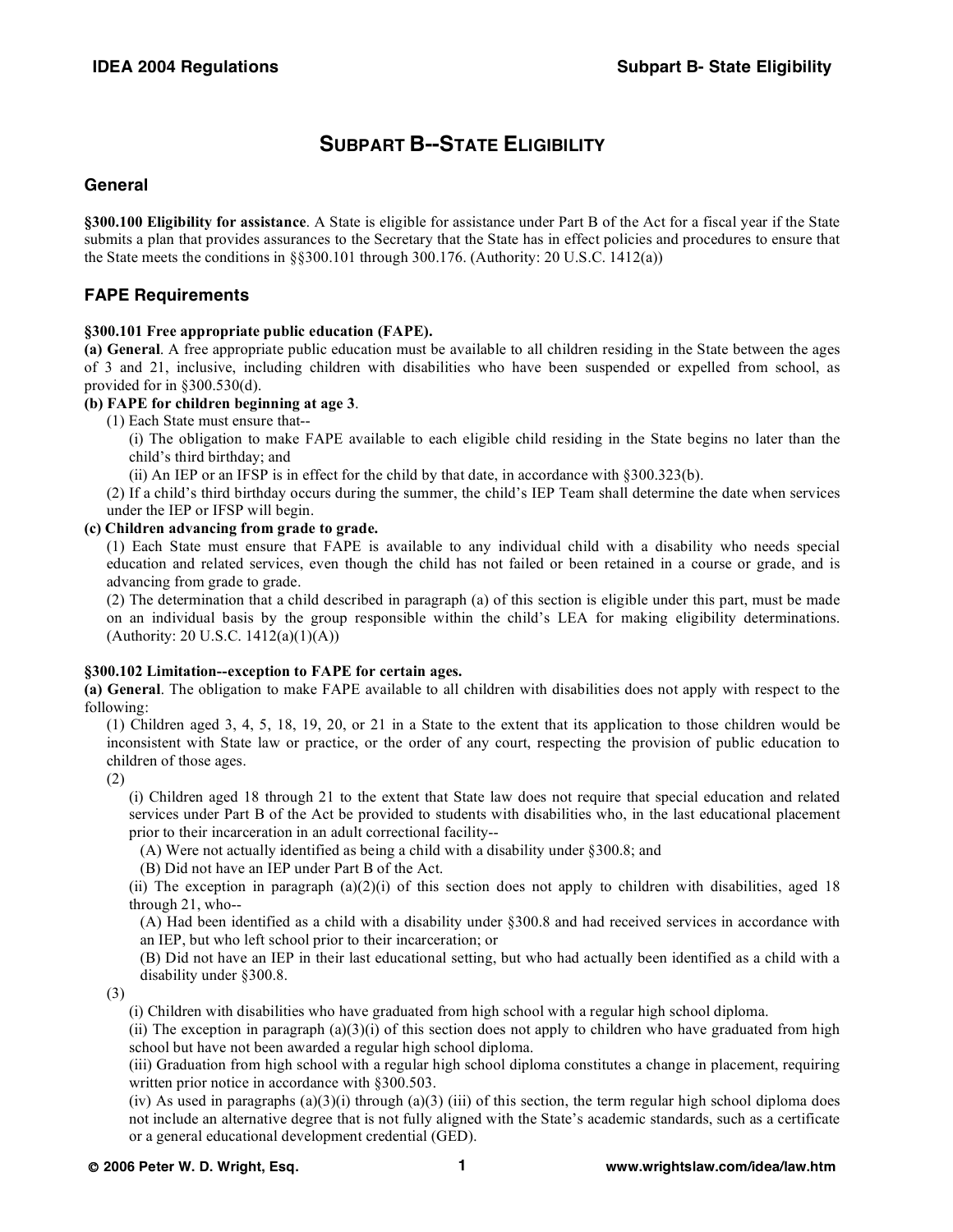(4) Children with disabilities who are eligible under subpart H of this part, but who receive early intervention services under Part C of the Act.

**(b) Documents relating to exceptions**. The State must assure that the information it has provided to the Secretary regarding the exceptions in paragraph (a) of this section, as required by §300.700 (for purposes of making grants to States under this part), is current and accurate. (Authority:  $20 \text{ U.S.C. } 1412(a)(1)(B)-(C)$ )

## **Other FAPE Requirements**

#### **§300.103 FAPE--methods and payments.**

(a) Each State may use whatever State, local, Federal, and private sources of support are available in the State to meet the requirements of this part. For example, if it is necessary to place a child with a disability in a residential facility, a State could use joint agreements between the agencies involved for sharing the cost of that placement.

(b) Nothing in this part relieves an insurer or similar third party from an otherwise valid obligation to provide or to pay for services provided to a child with a disability.

(c) Consistent with §300.323(c), the State must ensure that there is no delay in implementing a child's IEP, including any case in which the payment source for providing or paying for special education and related services to the child is being determined. (Authority: 20 U.S.C. 1401(8), 1412(a)(1))

**§300.104 Residential placement.** If placement in a public or private residential program is necessary to provide special education and related services to a child with a disability, the program, including non-medical care and room and board, must be at no cost to the parents of the child. (Authority: 20 U.S.C. 1412(a)(1), 1412(a)(10)(B))

#### **§300.105 Assistive technology.**

(a) Each public agency must ensure that assistive technology devices or assistive technology services, or both, as those terms are defined in §§300.5 and 300.6, respectively, are made available to a child with a disability if required as a part of the child's--

- (1) Special education under §300.36;
- (2) Related services under §300.34; or
- (3) Supplementary aids and services under §§300.38 and 300.114(a)(2)(ii).

(b) On a case-by-case basis, the use of school-purchased assistive technology devices in a child's home or in other settings is required if the child's IEP Team determines that the child needs access to those devices in order to receive FAPE.(Authority: 20 U.S.C. 1412(a)(1), 1412(a)(12)(B)(i))

#### **§300.106 Extended school year services.**

#### **(a) General.**

(1) Each public agency must ensure that extended school year services are available as necessary to provide FAPE, consistent with paragraph (a)(2) of this section.

(2) Extended school year services must be provided only if a child's IEP Team determines, on an individual basis, in accordance with §§300.320 through 300.324, that the services are necessary for the provision of FAPE to the child.

- (3) In implementing the requirements of this section, a public agency may not--
	- (i) Limit extended school year services to particular categories of disability; or
	- (ii) Unilaterally limit the type, amount, or duration of those services.

**(b) Definition**. As used in this section, the term extended school year services means special education and related services that--

- (1) Are provided to a child with a disability--
	- (i) Beyond the normal school year of the public agency;
	- (ii) In accordance with the child's IEP; and
	- (iii) At no cost to the parents of the child; and
- (2) Meet the standards of the SEA.(Authority:  $20$  U.S.C.  $1412(a)(1)$ )

#### **§300.107 Nonacademic services.** The State must ensure the following:

(a) Each public agency must take steps, including the provision of supplementary aids and services determined appropriate and necessary by the child's IEP Team, to provide nonacademic and extracurricular services and activities in the manner necessary to afford children with disabilities an equal opportunity for participation in those services and activities.

(b) Nonacademic and extracurricular services and activities may include counseling services, athletics, transportation, health services, recreational activities, special interest groups or clubs sponsored by the public agency, referrals to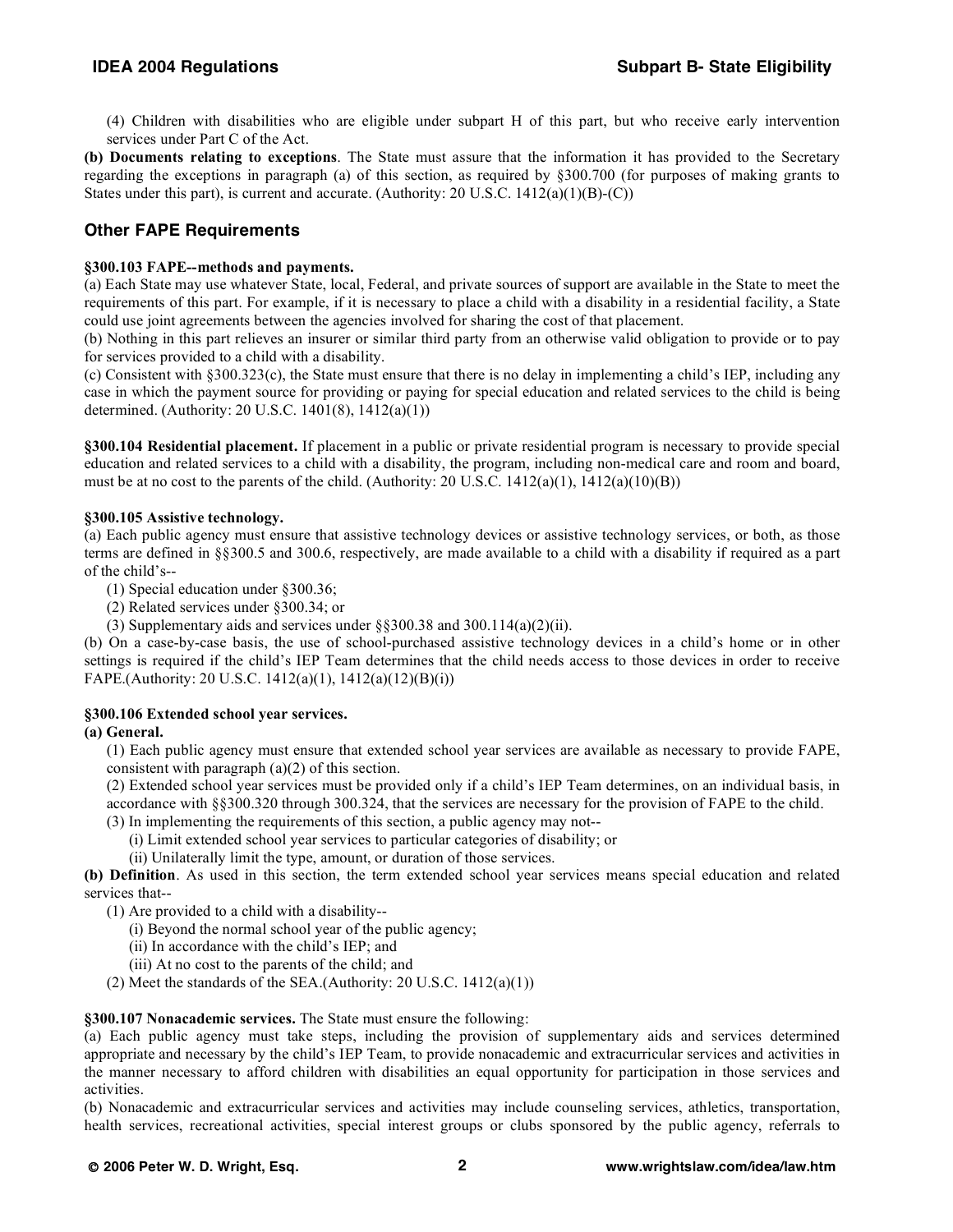agencies that provide assistance to individuals with disabilities, and employment of students, including both employment by the public agency and assistance in making outside employment available. (Authority: 20 U.S.C. 1412(a)(1))

**§300.108 Physical education**. The State must ensure that public agencies in the State comply with the following:

**(a) General**. Physical education services, specially designed if necessary, must be made available to every child with a disability receiving FAPE, unless the public agency enrolls children without disabilities and does not provide physical education to children without disabilities in the same grades.

**(b) Regular physical education**. Each child with a disability must be afforded the opportunity to participate in the regular physical education program available to nondisabled children unless--

(1) The child is enrolled full time in a separate facility; or

(2) The child needs specially designed physical education, as prescribed in the child's IEP.

**(c) Special physical education**. If specially designed physical education is prescribed in a child's IEP, the public agency responsible for the education of that child must provide the services directly or make arrangements for those services to be provided through other public or private programs.

**(d) Education in separate facilities**. The public agency responsible for the education of a child with a disability who is enrolled in a separate facility must ensure that the child receives appropriate physical education services in compliance with this section. (Authority:  $20$  U.S.C.  $1412(a)(5)(A)$ )

**§300.109 Full educational opportunity goal (FEOG)**. The State must have in effect policies and procedures to demonstrate that the State has established a goal of providing full educational opportunity to all children with disabilities, aged birth through 21, and a detailed timetable for accomplishing that goal. (Authority: 20 U.S.C.  $1412(a)(2)$ 

**§300.110 Program options**. The State must ensure that each public agency takes steps to ensure that its children with disabilities have available to them the variety of educational programs and services available to nondisabled children in the area served by the agency, including art, music, industrial arts, consumer and homemaking education, and vocational education. (Authority: 20 U.S.C. 1412(a)(2), 1413(a)(1))

#### **§300.111 Child find.**

**(a) General**.

(1) The State must have in effect policies and procedures to ensure that--

(i) All children with disabilities residing in the State, including children with disabilities who are homeless children or are wards of the State, and children with disabilities attending private schools, regardless of the severity of their disability, and who are in need of special education and related services, are identified, located, and evaluated; and

(ii) A practical method is developed and implemented to determine which children are currently receiving needed special education and related services.

**(b) Use of term developmental delay**. The following provisions apply with respect to implementing the child find requirements of this section:

(1) A State that adopts a definition of developmental delay under §300.8(b) determines whether the term applies to children aged three through nine, or to a subset of that age range (e.g., ages three through five).

(2) A State may not require an LEA to adopt and use the term developmental delay for any children within its jurisdiction.

(3) If an LEA uses the term developmental delay for children described in §300.8(b), the LEA must conform to both the State's definition of that term and to the age range that has been adopted by the State.

(4) If a State does not adopt the term developmental delay, an LEA may not independently use that term as a basis for establishing a child's eligibility under this part.

**(c) Other children in child find.** Child find also must include--

(1) Children who are suspected of being a child with a disability under §300.8 and in need of special education, even though they are advancing from grade to grade; and

(2) Highly mobile children, including migrant children.

**(d) Construction**. Nothing in the Act requires that children be classified by their disability so long as each child who has a disability that is listed in §300.8 and who, by reason of that disability, needs special education and related services is regarded as a child with a disability under Part B of the Act. (Authority: 20 U.S.C. 1401(3)); 1412(a)(3))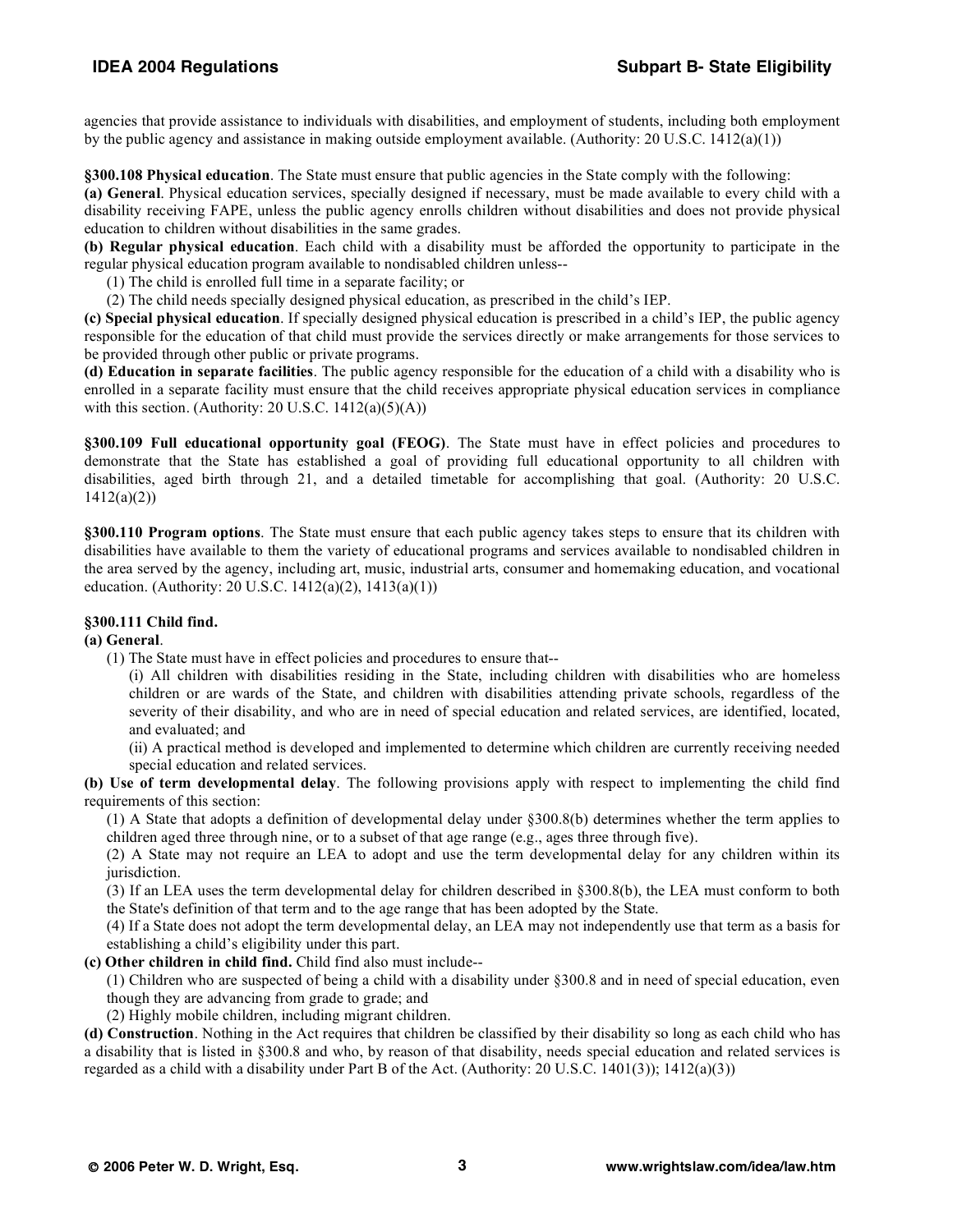**§300.112 Individualized education programs (IEP).** The State must ensure that an IEP, or an IFSP that meets the requirements of section 636(d) of the Act, is developed, reviewed, and revised for each child with a disability in accordance with  $\S 300.320$  through 300.324, except as provided in  $\S 300.300(b)(3)(ii)$ . (Authority: 20 U.S.C. 1412(a)(4))

#### **§300.113 Routine checking of hearing aids and external components of surgically implanted medical devices.**

(a) **Hearing aids**. Each public agency must ensure that hearing aids worn in school by children with hearing impairments, including deafness, are functioning properly.

#### (b) **External components of surgically implanted medical devices**.

(1) Subject to paragraph (b)(2) of this section, each public agency must ensure that the external components of surgically implanted medical devices are functioning properly.

(2) For a child with a surgically implanted medical device who is receiving special education and related services under this part, a public agency is not responsible for the post-surgical maintenance, programming, or replacement of the medical device that has been surgically implanted (or of an external component of the surgically implanted medical device). (Authority: 20 U.S.C. 1401(1), 1401(26)(B))

## **Least Restrictive Environment (LRE)**

#### **§300.114 LRE requirements.**

#### **(a) General.**

(1) Except as provided in §300.324(d)(2) (regarding children with disabilities in adult prisons), the State must have in effect policies and procedures to ensure that public agencies in the State meet the LRE requirements of this section and §§300.115 through 300.120.

(2) Each public agency must ensure that--

(i) To the maximum extent appropriate, children with disabilities, including children in public or private institutions or other care facilities, are educated with children who are nondisabled; and

(ii) Special classes, separate schooling, or other removal of children with disabilities from the regular educational environment occurs only if the nature or severity of the disability is such that education in regular classes with the use of supplementary aids and services cannot be achieved satisfactorily.

#### **(b) Additional requirement--State funding mechanism.**

(1) General.

(i) A State funding mechanism must not result in placements that violate the requirements of paragraph (a) of this section; and

(ii) A State must not use a funding mechanism by which the State distributes funds on the basis of the type of setting in which a child is served that will result in the failure to provide a child with a disability FAPE according to the unique needs of the child, as described in the child's IEP.

(2) Assurance. If the State does not have policies and procedures to ensure compliance with paragraph (b)(1) of this section, the State must provide the Secretary an assurance that the State will revise the funding mechanism as soon as feasible to ensure that the mechanism does not result in placements that violate that paragraph. (Authority: 20 U.S.C.  $1412(a)(5)$ 

#### **§300.115 Continuum of alternative placements.**

(a) Each public agency must ensure that a continuum of alternative placements is available to meet the needs of children with disabilities for special education and related services.

(b) The continuum required in paragraph (a) of this section must--

(1) Include the alternative placements listed in the definition of special education under §300.38 (instruction in regular classes, special classes, special schools, home instruction, and instruction in hospitals and institutions); and

(2) Make provision for supplementary services (such as resource room or itinerant instruction) to be provided in conjunction with regular class placement. (Authority:  $20 \text{ U.S.C. } 1412(a)(5)$ )

**§300.116 Placements.** In determining the educational placement of a child with a disability, including a preschool child with a disability, each public agency must ensure that--

(a) The placement decision--

(1) Is made by a group of persons, including the parents, and other persons knowledgeable about the child, the meaning of the evaluation data, and the placement options; and

(2) Is made in conformity with the LRE provisions of this subpart, including §§300.114 through 300.118;

(b) The child's placement--

(1) Is determined at least annually;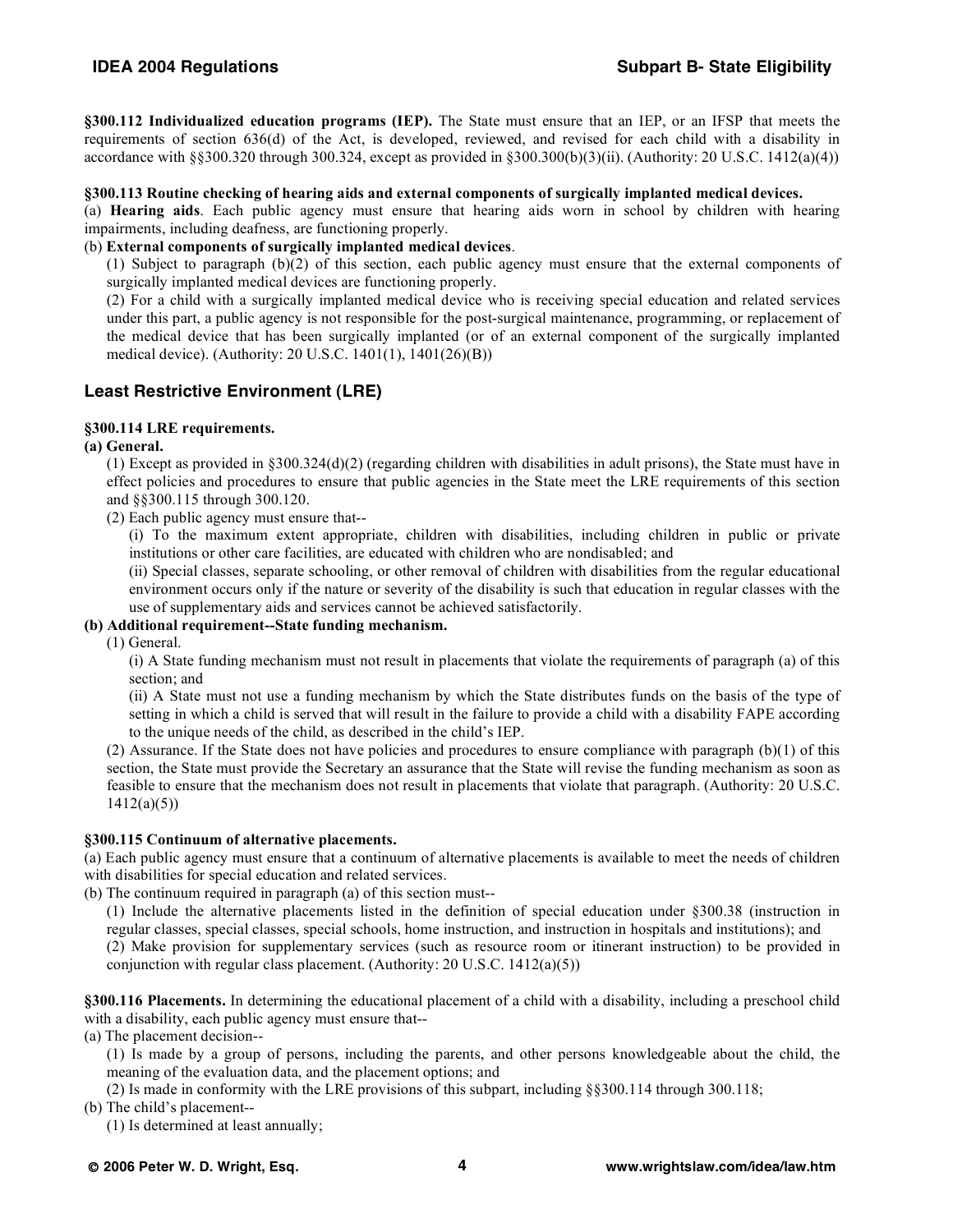(2) Is based on the child's IEP; and

(3) Is as close as possible to the child's home;

(c) Unless the IEP of a child with a disability requires some other arrangement, the child is educated in the school that he or she would attend if nondisabled;

(d) In selecting the LRE, consideration is given to any potential harmful effect on the child or on the quality of services that he or she needs; and

(e) A child with a disability is not removed from education in age-appropriate regular classrooms solely because of needed modifications in the general education curriculum. (Authority:  $20 \text{ U.S.C. } 1412(a)(5)$ )

**§300.117 Nonacademic settings.** In providing or arranging for the provision of nonacademic and extracurricular services and activities, including meals, recess periods, and the services and activities set forth in §300.107, each public agency must ensure that each child with a disability participates with nondisabled children in the extracurricular services and activities to the maximum extent appropriate to the needs of that child. The public agency must ensure that each child with a disability has the supplementary aids and services determined by the child's IEP Team to be appropriate and necessary for the child to participate in nonacademic settings. (Authority:  $20 \text{ U.S. C. } 1412(a)(5)$ )

**§300.118 Children in public or private institutions**. Except as provided in §300.149(d) (regarding agency responsibility for general supervision for some individuals in adult prisons), an SEA must ensure that §300.114 is effectively implemented, including, if necessary, making arrangements with public and private institutions (such as a memorandum of agreement or special implementation procedures). (Authority: 20 U.S.C. 1412(a)(5))

**§300.119 Technical assistance and training activities.** Each SEA must carry out activities to ensure that teachers and administrators in all public agencies--

(a) Are fully informed about their responsibilities for implementing §300.114; and

(b) Are provided with technical assistance and training necessary to assist them in this effort. (Authority: 20 U.S.C.  $1412(a)(5)$ 

#### **§300.120 Monitoring activities.**

(a) The SEA must carry out activities to ensure that §300.114 is implemented by each public agency.

- (b) If there is evidence that a public agency makes placements that are inconsistent with §300.114, the SEA must--
	- (1) Review the public agency's justification for its actions; and
	- (2) Assist in planning and implementing any necessary corrective action. (Authority: 20 U.S.C. 1412(a)(5))

## **Additional Eligibility Requirements**

#### **§300.121 Procedural safeguards.**

**(a) General**. The State must have procedural safeguards in effect to ensure that each public agency in the State meets the requirements of §§300.500 through 300.536.

**(b) Procedural safeguards identified**. Children with disabilities and their parents must be afforded the procedural safeguards identified in paragraph (a) of this section. (Authority:  $20 \text{ U.S.C. } 1412(a)(6)(\text{A})$ )

**§300.122 Evaluation**. Children with disabilities must be evaluated in accordance with §§300.300 through 300.311 of subpart D of this part. (Authority:  $20$  U.S.C.  $1412(a)(7)$ )

**§300.123 Confidentiality of personally identifiable information**. The State must have policies and procedures in effect to ensure that public agencies in the State comply with §§300.610 through 300.626 related to protecting the confidentiality of any personally identifiable information collected, used, or maintained under Part B of the Act. (Authority: 20 U.S.C. 1412(a)(8); 1417(c))

**§300.124 Transition of children from the Part C program to preschool programs**. The State must have in effect policies and procedures to ensure that--

(a) Children participating in early intervention programs assisted under Part C of the Act, and who will participate in preschool programs assisted under Part B of the Act, experience a smooth and effective transition to those preschool programs in a manner consistent with section 637(a)(9) of the Act;

(b) By the third birthday of a child described in paragraph (a) of this section, an IEP or, if consistent with §300.323(b) and section 636(d) of the Act, an IFSP, has been developed and is being implemented for the child consistent with §300.101(b); and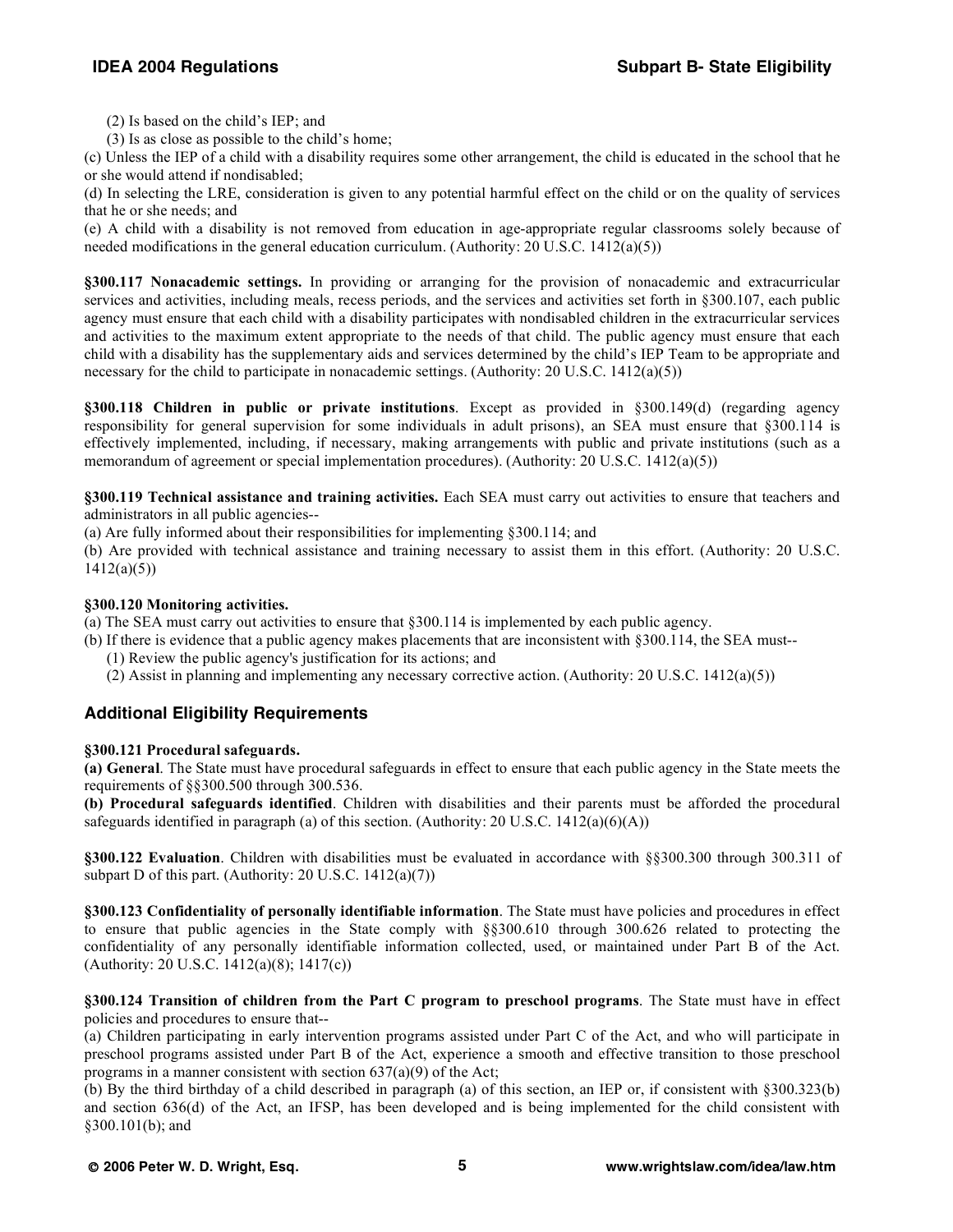(c) Each affected LEA will participate in transition planning conferences arranged by the designated lead agency under section  $635(a)(10)$  of the Act. (Authority: 20 U.S.C.  $1412(a)(9)$ )

#### **§§300.125-300.128 [Reserved]**

## **Children in Private Schools**

#### **§300.129 State responsibility regarding children in private schools.**

The State must have in effect policies and procedures that ensure that LEAs, and, if applicable, the SEA, meet the private school requirements in §§300.130 through 300.148. (Authority: 20 U.S.C. 1412(a)(10))

## **Children With Disabilities Enrolled by Their Parents in Private Schools**

#### **§300.130 Definition of parentally-placed private school children with disabilities.**

Parentally-placed private school children with disabilities means children with disabilities enrolled by their parents in private, including religious, schools or facilities that meet the definition of elementary school in §300.13 or secondary school in §300.36, other than children with disabilities covered under §§300.145 through 300.147. (Authority: 20 U.S.C.  $1412(a)(10)(A))$ 

#### **§300.131 Child find for parentally-placed private school children with disabilities.**

**(a) General**. Each LEA must locate, identify, and evaluate all children with disabilities who are enrolled by their parents in private, including religious, elementary schools and secondary schools located in the school district served by the LEA, in accordance with paragraphs (b) through (e) of this section, and  $\S$ §300.111 and 300.201.

**(b) Child find design**. The child find process must be designed to ensure--

- (1) The equitable participation of parentally-placed private school children; and
- (2) An accurate count of those children.

**(c) Activities**. In carrying out the requirements of this section, the LEA, or, if applicable, the SEA, must undertake activities similar to the activities undertaken for the agency's public school children.

**(d) Cost**. The cost of carrying out the child find requirements in this section, including individual evaluations, may not be considered in determining if an LEA has met its obligation under §300.133.

**(e) Completion period**. The child find process must be completed in a time period comparable to that for students attending public schools in the LEA consistent with §300.301.

**(f) Out-of-State children**. Each LEA in which private, including religious, elementary schools and secondary schools are located must, in carrying out the child find requirements in this section, include parentally-placed private school children who reside in a State other than the State in which the private schools that they attend are located. (Authority: 20 U.S.C. 1412(a)(10)(A)(ii))

#### **§300.132 Provision of services for parentally-placed private school children with disabilities--basic requirement.**

**(a) General**. To the extent consistent with the number and location of children with disabilities who are enrolled by their parents in private, including religious, elementary schools and secondary schools located in the school district served by the LEA, provision is made for the participation of those children in the program assisted or carried out under Part B of the Act by providing them with special education and related services, including direct services determined in accordance with §300.137, unless the Secretary has arranged for services to those children under the by-pass provisions in §§300.190 through 300.198.

**(b) Services plan for parentally-placed private school children with disabilities**. In accordance with paragraph (a) of this section and §§300.137 through 300.139, a services plan must be developed and implemented for each private school child with a disability who has been designated by the LEA in which the private school is located to receive special education and related services under this part.

**(c) Record keeping**. Each LEA must maintain in its records, and provide to the SEA, the following information related to parentally-placed private school children covered under §§300.130 through 300.144:

- (1) The number of children evaluated;
- (2) The number of children determined to be children with disabilities; and
- (3) The number of children served. (Authority:  $20 \text{ U.S.C. } 1412(a)(10)(A)(i)$ )

#### **§300.133 Expenditures**.

**(a) Formula**. To meet the requirement of §300.132(a), each LEA must spend the following on providing special education and related services (including direct services) to parentally-placed private school children with disabilities: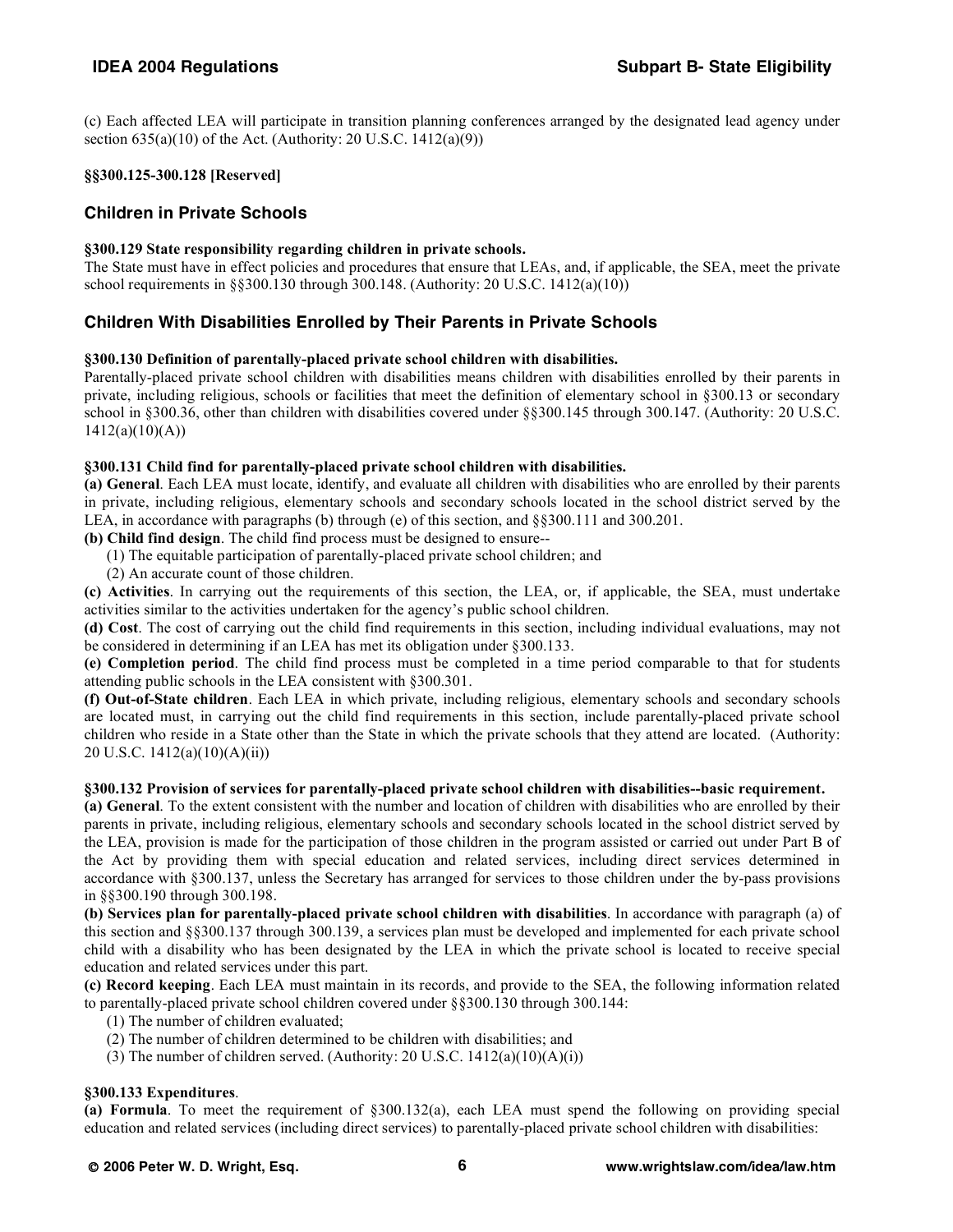(1) For children aged 3 through 21, an amount that is the same proportion of the LEA's total subgrant under section 611(f) of the Act as the number of private school children with disabilities aged 3 through 21 who are enrolled by their parents in private, including religious, elementary schools and secondary schools located in the school district served by the LEA, is to the total number of children with disabilities in its jurisdiction aged 3 through 21.

(2)

(i) For children aged three through five, an amount that is the same proportion of the LEA's total subgrant under section 619(g) of the Act as the number of parentally-placed private school children with disabilities aged three through five who are enrolled by their parents in a private, including religious, elementary school located in the school district served by the LEA, is to the total number of children with disabilities in its jurisdiction aged three through five.

(ii) As described in paragraph  $(a)(2)(i)$  of this

section, children aged three through five are considered to be parentally-placed private school children with disabilities enrolled by their parents in private, including religious, elementary schools, if they are enrolled in a private school that meets the definition of elementary school in §300.13.

(3) If an LEA has not expended for equitable services all of the funds described in paragraphs (a)(1) and (a)(2) of this section by the end of the fiscal year for which Congress appropriated the funds, the LEA must obligate the remaining funds for special education and related services (including direct services) to parentally-placed private school children with disabilities during a carry-over period of one additional year.

**(b) Calculating proportionate amount**. In calculating the proportionate amount of Federal funds to be provided for parentally-placed private school children with disabilities, the LEA, after timely and meaningful consultation with representatives of private schools under §300.134, must conduct a thorough and complete child find process to determine the number of parentally-placed children with disabilities attending private schools located in the LEA. (See Appendix B for an example of how proportionate share is calculated).

**(c) Annual count of the number of parentally-placed private school children with disabilities**.

(1) Each LEA must--

(i) After timely and meaningful consultation with representatives of parentally-placed private school children with disabilities (consistent with §300.134), determine the number of parentally-placed private school children with disabilities attending private schools located in the LEA; and

(ii) Ensure that the count is conducted on any date between October 1 and December 1, inclusive, of each year.

(2) The count must be used to determine the amount that the LEA must spend on providing special education and related services to parentally-placed private school children with disabilities in the next subsequent fiscal year.

**(d) Supplement, not supplant**. State and local funds may supplement and in no case supplant the proportionate amount of Federal funds required to be expended for parentally-placed private school children with disabilities under this part. (Authority: 20 U.S.C. 1412(a)(10)(A))

**§300.134 Consultation**. To ensure timely and meaningful consultation, an LEA, or, if appropriate, an SEA, must consult with private school representatives and representatives of parents of parentally-placed private school children with disabilities during the design and development of special education and related services for the children regarding the following:

**(a) Child find**. The child find process, including--

(1) How parentally-placed private school children suspected of having a disability can participate equitably; and

(2) How parents, teachers, and private school officials will be informed of the process.

**(b) Proportionate share of funds**. The determination of the proportionate share of Federal funds available to serve parentally-placed private school children with disabilities under §300.133(b), including the determination of how the proportionate share of those funds was calculated.

**(c) Consultation process**. The consultation process among the LEA, private school officials, and representatives of parents of parentally-placed private school children with disabilities, including how the process will operate throughout the school year to ensure that parentally-placed children with disabilities identified through the child find process can meaningfully participate in special education and related services.

**(d) Provision of special education and related services**. How, where, and by whom special education and related services will be provided for parentally-placed private school children with disabilities, including a discussion of--

(1) The types of services, including direct services and alternate service delivery mechanisms; and

(2) How special education and related services will be apportioned if funds are insufficient to serve all parentallyplaced private school children; and

(3) How and when those decisions will be made;

**(e) Written explanation by LEA regarding services**. How, if the LEA disagrees with the views of the private school officials on the provision of services or the types of services (whether provided directly or through a contract), the LEA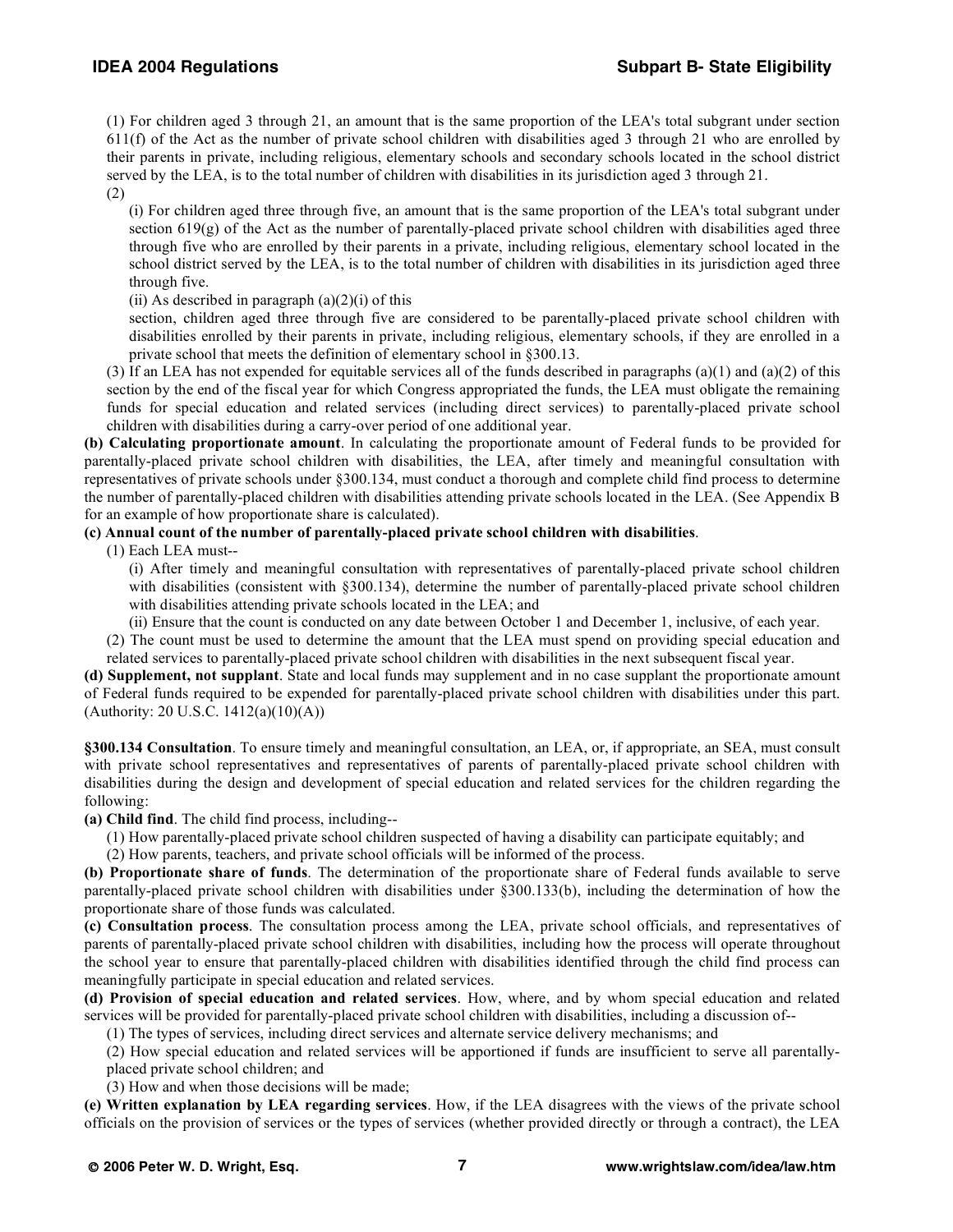will provide to the private school officials a written explanation of the reasons why the LEA chose not to provide services directly or through a contract. (Authority: 20 U.S.C.  $1412(a)(10)(A)(iii)$ )

#### **§300.135 Written affirmation**.

(a) When timely and meaningful consultation, as required by §300.134, has occurred, the LEA must obtain a written affirmation signed by the representatives of participating private schools.

(b) If the representatives do not provide the affirmation within a reasonable period of time, the LEA must forward the documentation of the consultation process to the SEA. (Authority:  $20 \text{ U.S.C. } 1412(a)(10)(\text{A})(iv)$ )

#### **§300.136 Compliance.**

**(a) General**. A private school official has the right to submit a complaint to the SEA that the LEA--

(1) Did not engage in consultation that was meaningful and timely; or

(2) Did not give due consideration to the views of the private school official.

#### **(b) Procedure**.

(1) If the private school official wishes to submit a complaint, the official must provide to the SEA the basis of the noncompliance by the LEA with the applicable private school provisions in this part; and

(2) The LEA must forward the appropriate documentation to the SEA.

(3)

(i) If the private school official is dissatisfied with the decision of the SEA, the official may submit a complaint to the Secretary by providing the information on noncompliance described in paragraph (b)(1) of this section; and

(ii) The SEA must forward the appropriate documentation to the Secretary. (Authority: 20 U.S.C.  $1412(a)(10)(A)(v)$ 

## **§300.137 Equitable services determined.**

**(a) No individual right to special education and related services**. No parentally-placed private school child with a disability has an individual right to receive some or all of the special education and related services that the child would receive if enrolled in a public school.

#### **(b) Decisions**.

(1) Decisions about the services that will be provided to parentally-placed private school children with disabilities under §§300.130 through 300.144 must be made in accordance with paragraph (c) of this section and §300.134(c).

(2) The LEA must make the final decisions with respect to the services to be provided to eligible parentally-placed private school children with disabilities.

**(c) Services plan for each child served under §§300.130 through 300.144**. If a child with a disability is enrolled in a religious or other private school by the child's parents and will receive special education or related services from an LEA, the LEA must--

(1) Initiate and conduct meetings to develop, review, and revise a services plan for the child, in accordance with §300.138(b); and

(2) Ensure that a representative of the religious or other private school attends each meeting. If the representative cannot attend, the LEA shall use other methods to ensure participation by the religious or other private school, including individual or conference telephone calls. (Authority:  $20 \text{ U.S.C. } 1412(a)(10)(\text{A})$ )

#### **§300.138 Equitable services provided.**

#### **(a) General**.

(1) The services provided to parentally-placed private school children with disabilities must be provided by personnel meeting the same standards as personnel providing services in the public schools, except that private elementary school and secondary school teachers who are providing equitable services to parentally-placed private school children with disabilities do not have to meet the highly qualified special education teacher requirements of §300.18.

(2) Parentally-placed private school children with disabilities may receive a different amount of services than children with disabilities in public schools.

#### **(b) Services provided in accordance with a services plan**.

(1) Each parentally-placed private school child with a disability who has been designated to receive services under §300.132 must have a services plan that describes the specific special education and related services that the LEA will provide to the child in light of the services that the LEA has determined, through the process described in §§300.134 and 300.137, it will make available to parentally-placed private school children with disabilities.

## (2) The services plan must, to the extent appropriate--

(i) Meet the requirements of §300.320, or for a child ages three through five, meet the requirements of §300.323(b) with respect to the services provided; and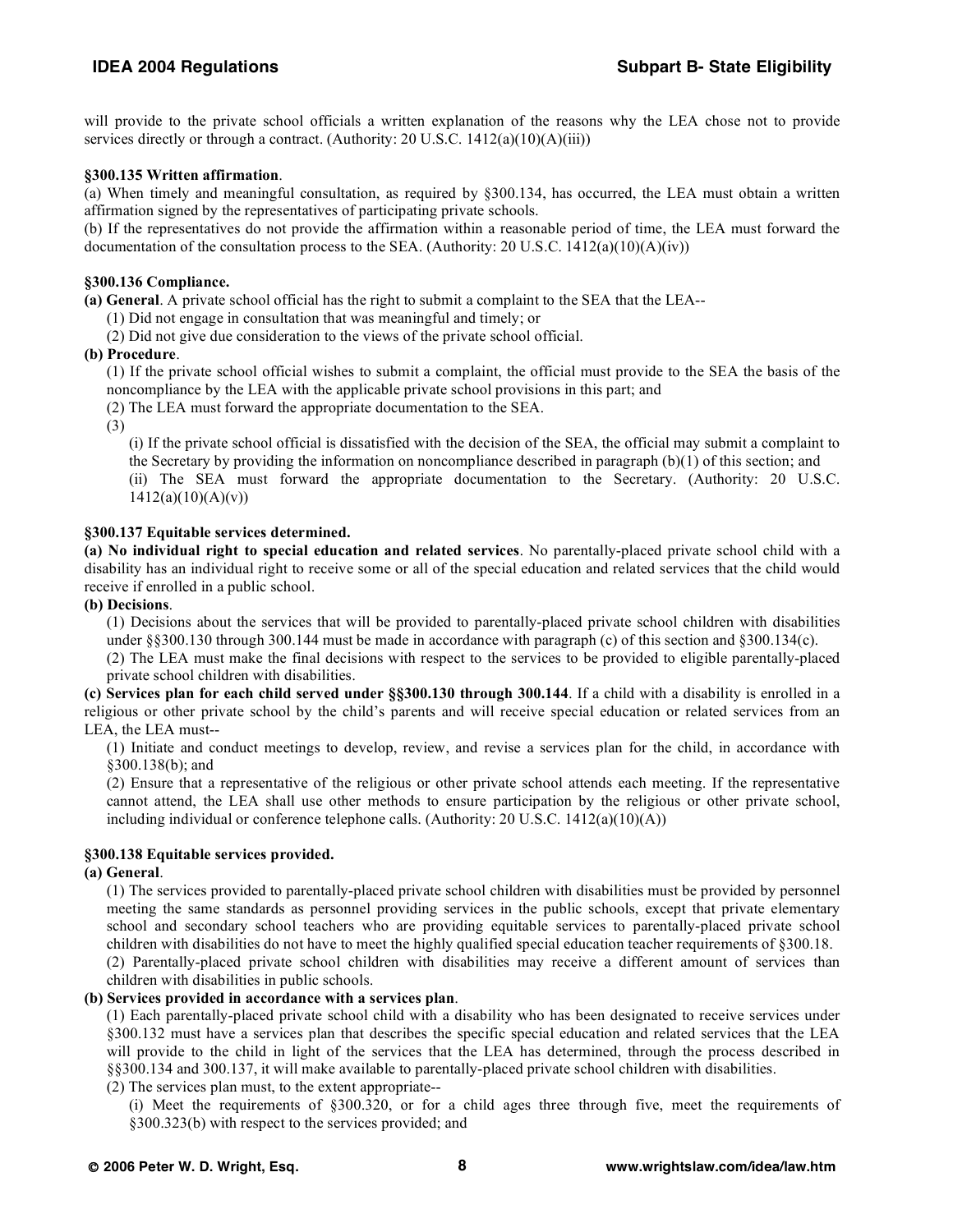(ii) Be developed, reviewed, and revised consistent with §§300.321 through 300.324.

#### **(c) Provision of equitable services.**

(1) The provision of services pursuant to this section and §§300.139 through 300.143 must be provided:

(i) By employees of a public agency; or

(ii) Through contract by the public agency with an individual, association, agency, organization, or other entity.

(2) Special education and related services provided to parentally-placed private school children with disabilities, including materials and equipment, must be secular, neutral, and nonideological. (Authority: 20 U.S.C.  $1412(a)(10)(A)(vi)$ 

#### **§300.139 Location of services and transportation.**

**(a) Services on private school premises**. Services to parentally-placed private school children with disabilities may be provided on the premises of private, including religious, schools, to the extent consistent with law.

### **(b) Transportation**.

(1) General.

(i) If necessary for the child to benefit from or participate in the services provided under this part, a parentallyplaced private school child with a disability must be provided transportation--

(A) From the child's school or the child's home to a site other than the private school; and

(B) From the service site to the private school, or to the child's home, depending on the timing of the services.

(ii) LEAs are not required to provide transportation from the child's home to the private school.

(2) Cost of transportation. The cost of the transportation described in paragraph  $(b)(1)(i)$  of this section may be included in calculating whether the LEA has met the requirement of  $\S 300.133$ . (Authority: 20 U.S.C. 1412(a)(10)(A))

## **§300.140 Due process complaints and State complaints.**

## **(a) Due process not applicable, except for child find.**

(1) Except as provided in paragraph (b) of this section, the procedures in §§300.504 through 300.519 do not apply to complaints that an LEA has failed to meet the requirements of §§300.132 through 300.139, including the provision of services indicated on the child's services plan. Xxx where is  $(2)$ ?

#### **(b) Child find complaints--to be filed with the LEA in which the private school is located.**

(1) The procedures in §§300.504 through 300.519 apply to complaints that an LEA has failed to meet the child find requirements in §300.131, including the requirements in §§300.300 through 300.311.

(2) Any due process complaint regarding the child find requirements (as described in paragraph  $(b)(1)$  of this section) must be filed with the LEA in which the private school is located and a copy must be forwarded to the SEA.

#### **(c) State complaints**.

(1) Any complaint that an SEA or LEA has failed to meet the requirements in §§300.132 through 300.135 and 300.137 through 300.144 must be filed in accordance with the procedures described in §§300.151 through 300.153.

(2) A complaint filed by a private school official under §300.136(a) must be filed with the SEA in accordance with the procedures in  $$300.136(b)$ . (Authority: 20 U.S.C. 1412(a)(10)(A))

#### **§300.141 Requirement that funds not benefit a private school.**

(a) An LEA may not use funds provided under section 611 or 619 of the Act to finance the existing level of instruction in a private school or to otherwise benefit the private school.

(b) The LEA must use funds provided under Part B of the Act to meet the special education and related services needs of parentally-placed private school children with disabilities, but not for meeting--

(1) The needs of a private school; or

(2) The general needs of the students enrolled in the private school. (Authority:  $20 \text{ U.S.C. } 1412(a)(10)(\text{A})$ )

#### **§300.142 Use of personnel.**

**(a) Use of public school personnel**. An LEA may use funds available under sections 611 and 619 of the Act to make public school personnel available in other than public facilities--

(1) To the extent necessary to provide services under §§300.130 through 300.144 for parentally-placed private school children with disabilities; and

(2) If those services are not normally provided by the private school.

**(b) Use of private school personnel**. An LEA may use funds available under sections 611 and 619 of the Act to pay for the services of an employee of a private school to provide services under §§300.130 through 300.144 if--

- (1) The employee performs the services outside of his or her regular hours of duty; and
- (2) The employee performs the services under public supervision and control. (Authority:  $20 \text{ U.S.C. } 1412(a)(10)(\text{A})$ )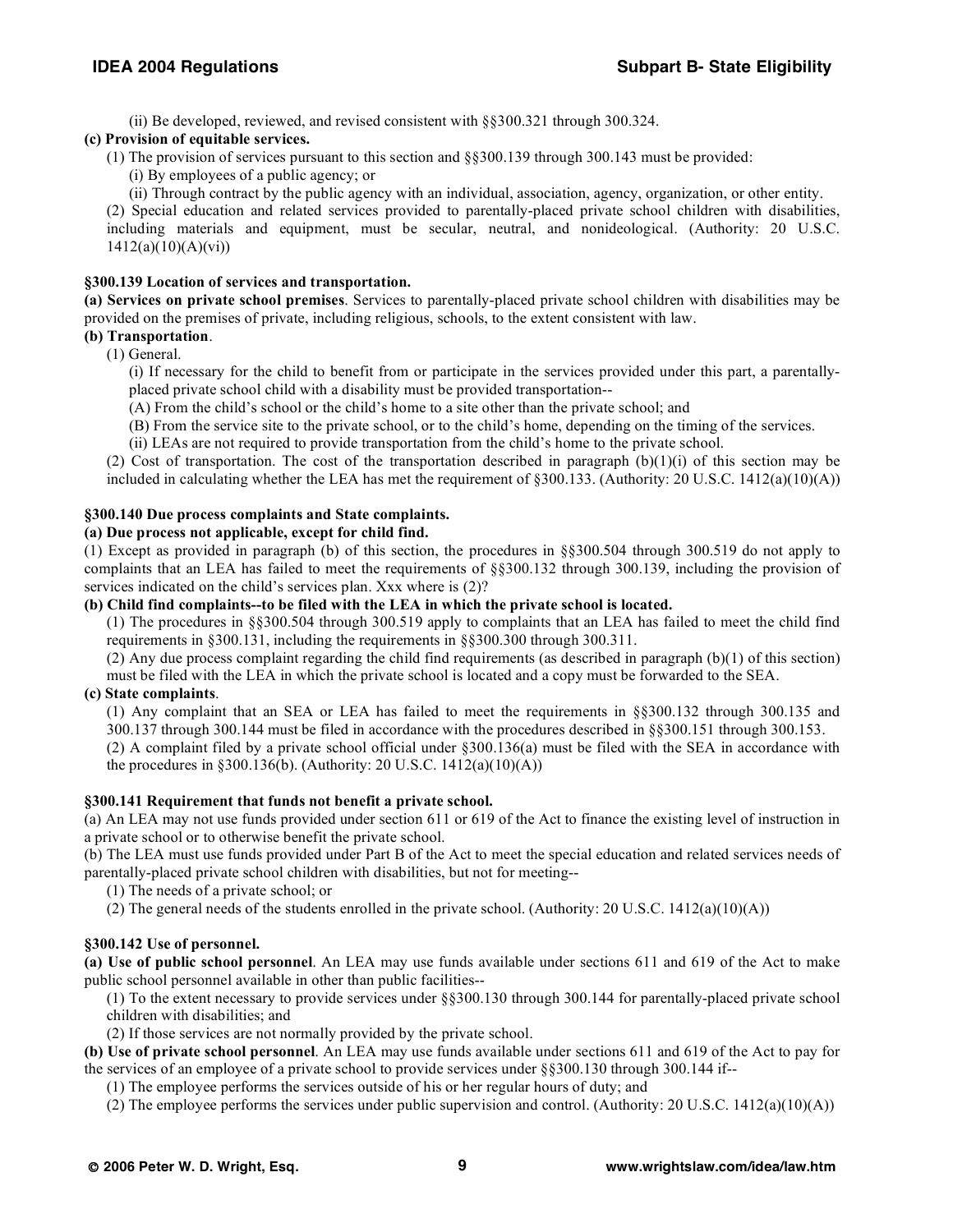**§300.143 Separate classes prohibited.** An LEA may not use funds available under section 611 or 619 of the Act for classes that are organized separately on the basis of school enrollment or religion of the children if --

(a) The classes are at the same site; and

(b) The classes include children enrolled in public schools and children enrolled in private schools. (Authority: 20 U.S.C.  $1412(a)(10)(A))$ 

## **§300.144 Property, equipment, and supplies.**

(a) A public agency must control and administer the funds used to provide special education and related services under §§300.137 through 300.139, and hold title to and administer materials, equipment, and property purchased with those funds for the uses and purposes provided in the Act.

(b) The public agency may place equipment and supplies in a private school for the period of time needed for the Part B program.

(c) The public agency must ensure that the equipment and supplies placed in a private school--

(1) Are used only for Part B purposes; and

(2) Can be removed from the private school without remodeling the private school facility.

(d) The public agency must remove equipment and supplies from a private school if--

(1) The equipment and supplies are no longer needed for Part B purposes; or

(2) Removal is necessary to avoid unauthorized use of the equipment and supplies for other than Part B purposes.

(e) No funds under Part B of the Act may be used for repairs, minor remodeling, or construction of private school facilities. (Authority: 20 U.S.C.  $1412(a)(10)(A)(vii)$ )

## **Children With Disabilities in Private Schools Placed or Referred by Public Agencies**

#### **§300.145 Applicability of §§300.146 through 300.147.**

Sections 300.146 through 300.147 apply only to children with disabilities who are or have been placed in or referred to a private school or facility by a public agency as a means of providing special education and related services. (Authority: 20 U.S.C. 1412(a)(10)(B))

**§300.146 Responsibility of SEA.** Each SEA must ensure that a child with a disability who is placed in or referred to a private school or facility by a public agency--

(a) Is provided special education and related services--

(1) In conformance with an IEP that meets the requirements of §§300.320 through 300.325; and

(2) At no cost to the parents;

(b) Is provided an education that meets the standards that apply to education provided by the SEA and LEAs including the requirements of this part, except for §300.18 and §300.156(c); and

(c) Has all of the rights of a child with a disability who is served by a public agency. (Authority: 20 U.S.C. 1412(a)(10)(B))

**§300.147 Implementation by SEA.** In implementing §300.146, the SEA must--

(a) Monitor compliance through procedures such as written reports, on-site visits, and parent questionnaires;

(b) Disseminate copies of applicable standards to each private school and facility to which a public agency has referred or placed a child with a disability; and

(c) Provide an opportunity for those private schools and facilities to participate in the development and revision of State standards that apply to them. (Authority:  $20$  U.S.C.  $1412(a)(10)(B)$ )

## **Children With Disabilities Enrolled by Their Parents in Private Schools When FAPE is at Issue**

#### **§300.148 Placement of children by parents when FAPE is at issue.**

**(a) General**. This part does not require an LEA to pay for the cost of education, including special education and related services, of a child with a disability at a private school or facility if that agency made FAPE available to the child and the parents elected to place the child in a private school or facility. However, the public agency must include that child in the population whose needs are addressed consistent with §§300.131 through 300.144.

**(b) Disagreements about FAPE**. Disagreements between the parents and a public agency regarding the availability of a program appropriate for the child, and the question of financial reimbursement, are subject to the due process procedures in §§300.504 through 300.520.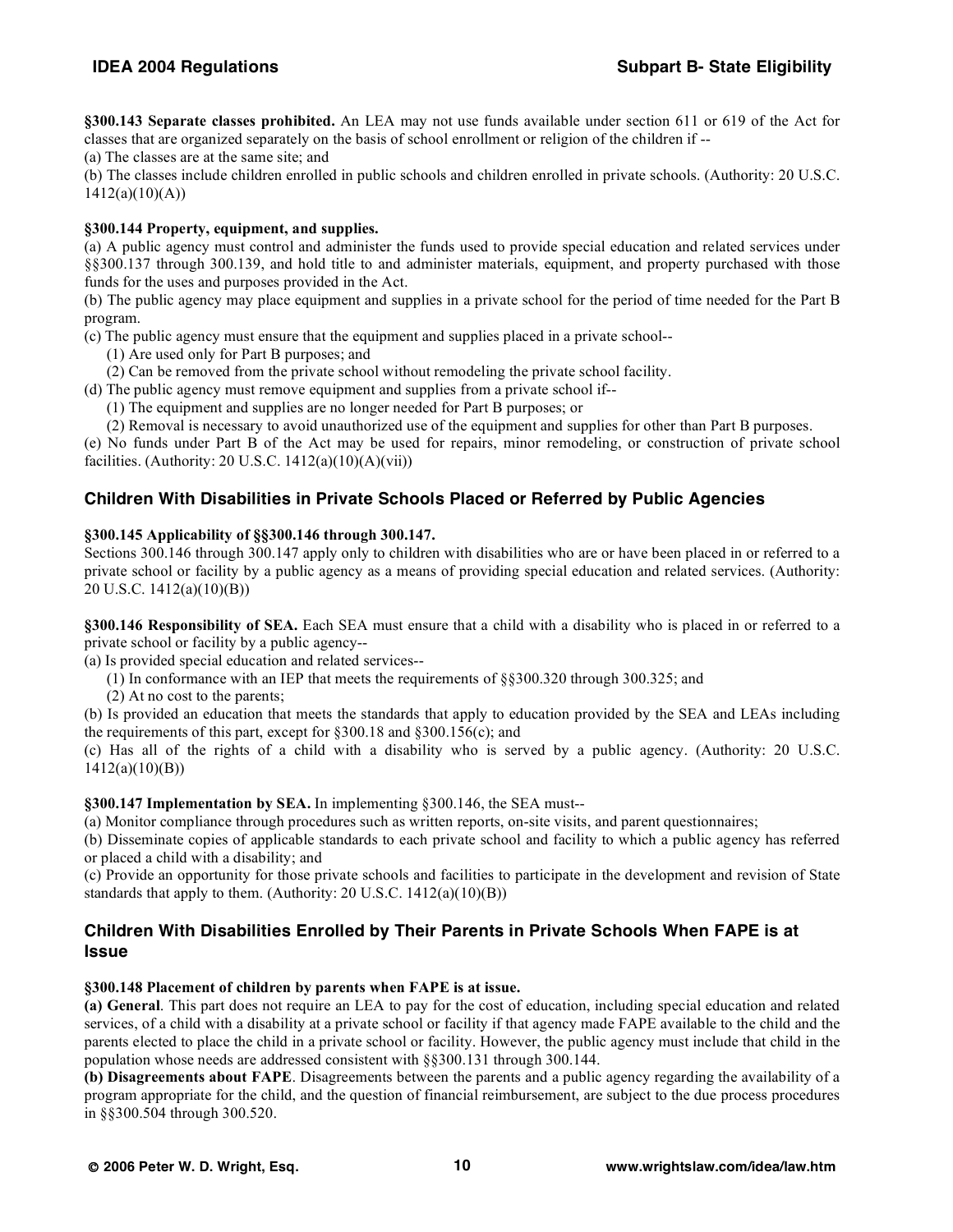**(c) Reimbursement for private school placement**. If the parents of a child with a disability, who previously received special education and related services under the authority of a public agency, enroll the child in a private preschool, elementary school, or secondary school without the consent of or referral by the public agency, a court or a hearing officer may require the agency to reimburse the parents for the cost of that enrollment if the court or hearing officer finds that the agency had not made FAPE available to the child in a timely manner prior to that enrollment and that the private placement is appropriate. A parental placement may be found to be appropriate by a hearing officer or a court even if it does not meet the State standards that apply to education provided by the SEA and LEAs.

**(d) Limitation on reimbursement**. The cost of reimbursement described in paragraph (c) of this section may be reduced or denied--

(1) If--

(i) At the most recent IEP Team meeting that the parents attended prior to removal of the child from the public school, the parents did not inform the IEP Team that they were rejecting the placement proposed by the public agency to provide FAPE to their child, including stating their concerns and their intent to enroll their child in a private school at public expense; or

(ii) At least ten (10) business days (including any holidays that occur on a business day) prior to the removal of the child from the public school, the parents did not give written notice to the public agency of the information described in paragraph  $(d)(1)(i)$  of this section;

(2) If, prior to the parents' removal of the child from the public school, the public agency informed the parents, through the notice requirements described in  $\S300.503(a)(1)$ , of its intent to evaluate the child (including a statement of the purpose of the evaluation that was appropriate and reasonable), but the parents did not make the child available for the evaluation; or

(3) Upon a judicial finding of unreasonableness with respect to actions taken by the parents.

**(e) Exception**. Notwithstanding the notice requirement in paragraph (d)(1) of this section, the cost of reimbursement--

(1) Must not be reduced or denied for failure to provide the notice if--

(i) The school prevented the parents from providing the notice;

(ii) The parents had not received notice, pursuant to  $\S 300.504$ , of the notice requirement in paragraph (d)(1) of this section; or

(iii) Compliance with paragraph  $(d)(1)$  of this section would likely result in physical harm to the child; and

(2) May, in the discretion of the court or a hearing officer, not be reduced or denied for failure to provide this notice if--

(i) The parents are not literate or cannot write in English; or

(ii) Compliance with paragraph (d)(1) of this section would likely result in serious emotional harm to the child. (Authority: 20 U.S.C. 1412(a)(10)(C))

## **SEA Responsibility for General Supervision and Implementation of Procedural Safeguards**

#### **§300.149 SEA responsibility for general supervision.**

(a) The SEA is responsible for ensuring--

(1) That the requirements of this part are carried out; and

(2) That each educational program for children with disabilities administered within the State, including each program administered by any other State or local agency (but not including elementary schools and secondary schools for Indian children operated or funded by the Secretary of the Interior)--

(i) Is under the general supervision of the persons responsible for educational programs for children with disabilities in the SEA; and

(ii) Meets the educational standards of the SEA (including the requirements of this part).

(3) In carrying out this part with respect to homeless children, the requirements of subtitle B of title VII of the McKinney-Vento Homeless Assistance Act (42 U.S.C. 11431 et seq.) are met.

(b) The State must have in effect policies and procedures to ensure that it complies with the monitoring and enforcement requirements in §§300.600 through 300.602 and §§300.606 through 300.608.

(c) Part B of the Act does not limit the responsibility of agencies other than educational agencies for providing or paying some or all of the costs of FAPE to children with disabilities in the State.

(d) Notwithstanding paragraph (a) of this section, the Governor (or another individual pursuant to State law) may assign to any public agency in the State the responsibility of ensuring that the requirements of Part B of the Act are met with respect to students with disabilities who are convicted as adults under State law and incarcerated in adult prisons. (Authority: 20 U.S.C. 1412(a)(11); 1416)

#### **§300.150 SEA implementation of procedural safeguards.**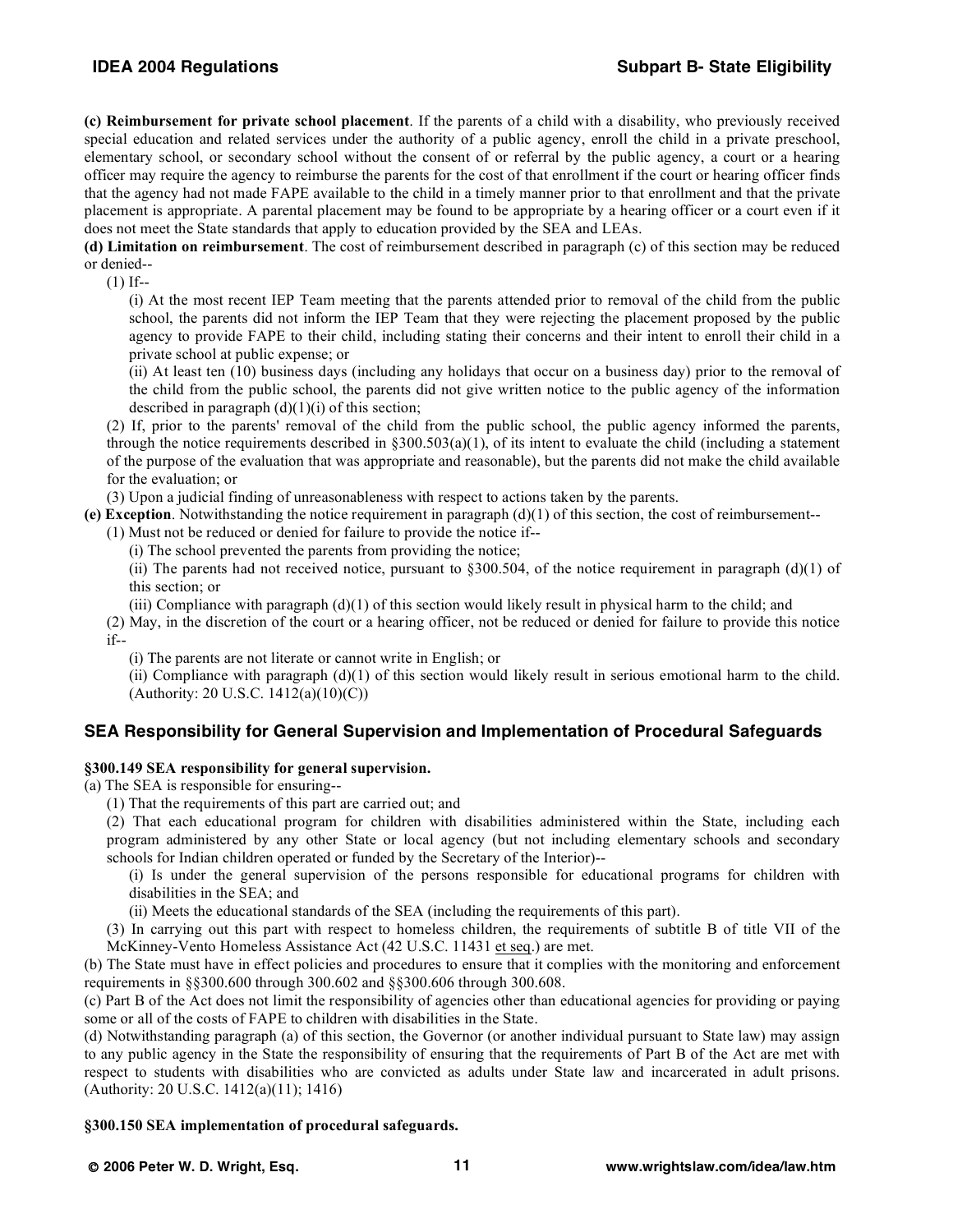The SEA (and any agency assigned responsibility pursuant to §300.149(d)) must have in effect procedures to inform each public agency of its responsibility for ensuring effective implementation of procedural safeguards for the children with disabilities served by that public agency. (Authority: 20 U.S.C. 1412(a)(11); 1415(a))

## **State Complaint Procedures**

## **§300.151 Adoption of State complaint procedures.**

**(a) General**. Each SEA must adopt written procedures for--

(1) Resolving any complaint, including a complaint filed by an organization or individual from another State, that meets the requirements of §300.153 by--

- (i) Providing for the filing of a complaint with the SEA; and
- (ii) At the SEA's discretion, providing for the filing of a complaint with a public agency and the right to have the SEA review the public agency's decision on the complaint; and

(2) Widely disseminating to parents and other interested individuals, including parent training and information centers, protection and advocacy agencies, independent living centers, and other appropriate entities, the State procedures under §§300.151 through 300.153.

**(b) Remedies for denial of appropriate services**. In resolving a complaint in which the SEA has found a failure to provide appropriate services, an SEA, pursuant to its general supervisory authority under Part B of the Act, must address--

(1) The failure to provide appropriate services, including corrective action appropriate to address the needs of the child (such as compensatory services or monetary reimbursement); and

(2) Appropriate future provision of services for all children with disabilities. (Authority: 20 U.S.C. 1221e-3)

#### **§300.152 Minimum State complaint procedures.**

**(a) Time limit; minimum procedures**. Each SEA must include in its complaint procedures a time limit of 60 days after a complaint is filed under §300.153 to--

(1) Carry out an independent on-site investigation, if the SEA determines that an investigation is necessary;

(2) Give the complainant the opportunity to submit additional information, either orally or in writing, about the allegations in the complaint;

(3) Provide the public agency with the opportunity to respond to the complaint, including, at a minimum--

(i) At the discretion of the public agency, a proposal to resolve the complaint; and

(ii) An opportunity for a parent who has filed a complaint and the public agency to voluntarily engage in mediation consistent with §300.506;

(4) Review all relevant information and make an independent determination as to whether the public agency is violating a requirement of Part B of the Act or of this part; and

(5) Issue a written decision to the complainant that addresses each allegation in the complaint and contains--

- (i) Findings of fact and conclusions; and
- (ii) The reasons for the SEA's final decision.

**(b) Time extension; final decision; implementation**. The SEA's procedures described in paragraph (a) of this section also must--

(1) Permit an extension of the time limit under paragraph (a) of this section only if--

(i) Exceptional circumstances exist with respect to a particular complaint; or

(ii) The parent (or individual or organization, if mediation or other alternative means of dispute resolution is available to the individual or organization under State procedures) and the public agency involved agree to extend the time to engage in mediation pursuant to paragraph  $(a)(3)(ii)$  of this section, or to engage in other alternative means of dispute resolution, if available in the State; and

(2) Include procedures for effective implementation of the SEA's final decision, if needed, including--

(i) Technical assistance activities;

(ii) Negotiations; and

(iii) Corrective actions to achieve compliance.

#### **(c) Complaints filed under this section and due process hearings under §300.507 and §§300.530 through 300.532.**

(1) If a written complaint is received that is also the subject of a due process hearing under §300.507 or §§300.530 through 300.532, or contains multiple issues of which one or more are part of that hearing, the State must set aside any part of the complaint that is being addressed in the due process hearing until the conclusion of the hearing. However, any issue in the complaint that is not a part of the due process action must be resolved using the time limit and procedures described in paragraphs (a) and (b) of this section.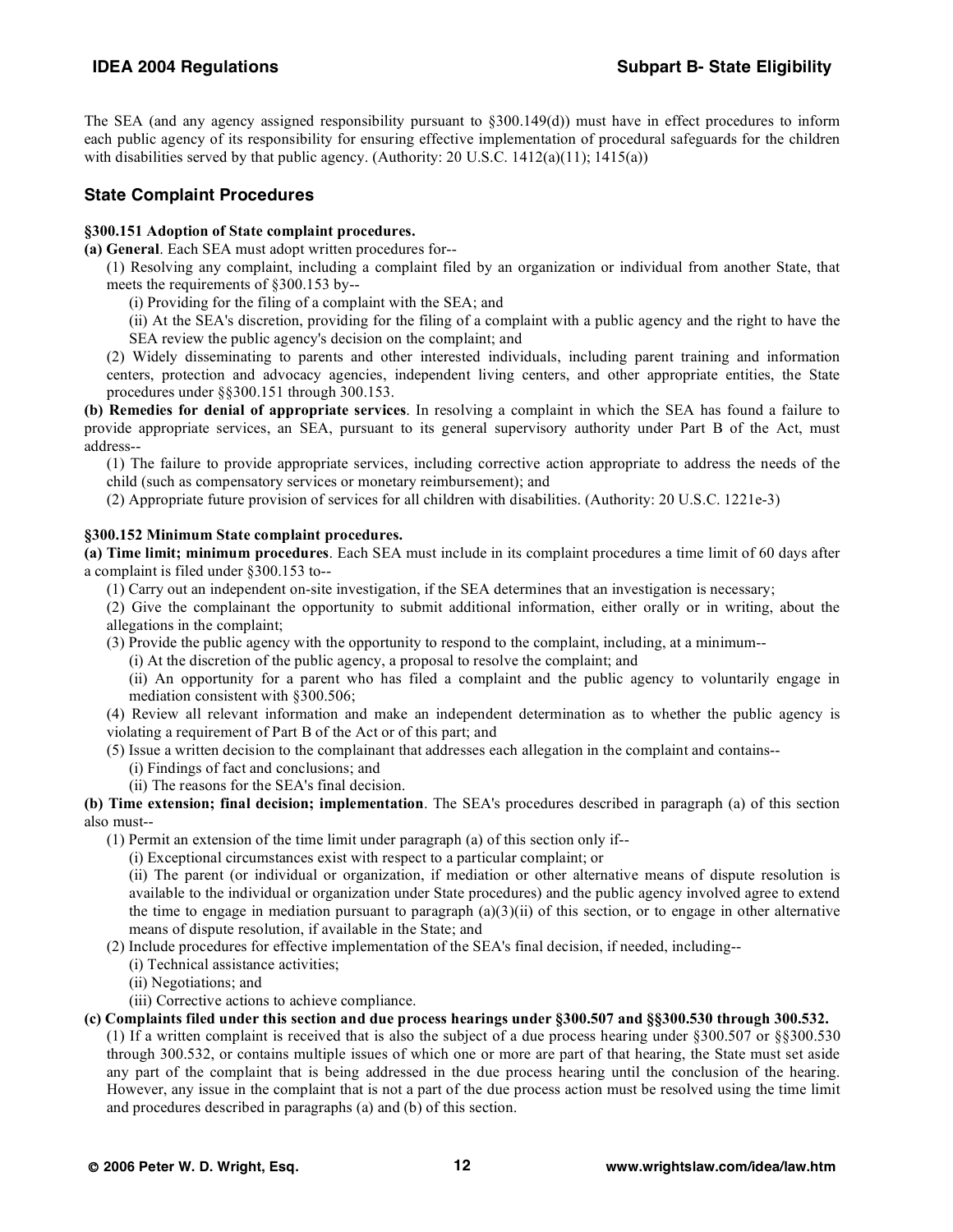(2) If an issue raised in a complaint filed under this section has previously been decided in a due process hearing involving the same parties--

(i) The due process hearing decision is binding on that issue; and

(ii) The SEA must inform the complainant to that effect.

(3) A complaint alleging a public agency's failure to implement a due process hearing decision must be resolved by the SEA. (Authority: 20 U.S.C. 1221e-3)

#### **§300.153 Filing a complaint.**

(a) An organization or individual may file a signed written complaint under the procedures described in §§300.151 through 300.152.

(b) The complaint must include--

- (1) A statement that a public agency has violated a requirement of Part B of the Act or of this part;
- (2) The facts on which the statement is based;
- (3) The signature and contact information for the complainant; and
- (4) If alleging violations with respect to a specific child--
	- (i) The name and address of the residence of the child;
	- (ii) The name of the school the child is attending;

(iii) In the case of a homeless child or youth (within the meaning of section 725(2) of the McKinney-Vento Homeless Assistance Act (42 U.S.C. 11434a(2)), available contact information for the child, and the name of the school the child is attending;

(iv) A description of the nature of the problem of the child, including facts relating to the problem; and

(v) A proposed resolution of the problem to the extent known and available to the party at the time the complaint is filed.

(c) The complaint must allege a violation that occurred not more than one year prior to the date that the complaint is received in accordance with §300.151.

(d) The party filing the complaint must forward a copy of the complaint to the LEA or public agency serving the child at the same time the party files the complaint with the SEA. (Authority: 20 U.S.C. 1221e-3)

## **Methods of Ensuring Services**

#### **§300.154 Methods of ensuring services.**

**(a) Establishing responsibility for services**. The Chief Executive Officer of a State or designee of that officer must ensure that an interagency agreement or other mechanism for interagency coordination is in effect between each noneducational public agency described in paragraph (b) of this section and the SEA, in order to ensure that all services described in paragraph (b)(1) of this section that are needed to ensure FAPE are provided, including the provision of these services during the pendency of any dispute under paragraph  $(a)(3)$  of this section. The agreement or mechanism must include the following:

(1) An identification of, or a method for defining, the financial responsibility of each agency for providing services described in paragraph (b)(1) of this section to ensure FAPE to children with disabilities. The financial responsibility of each noneducational public agency described in paragraph (b) of this section, including the State Medicaid agency and other public insurers of children with disabilities, must precede the financial responsibility of the LEA (or the State agency responsible for developing the child's IEP).

(2) The conditions, terms, and procedures under which an LEA must be reimbursed by other agencies.

(3) Procedures for resolving interagency disputes (including procedures under which LEAs may initiate proceedings) under the agreement or other mechanism to secure reimbursement from other agencies or otherwise implement the provisions of the agreement or mechanism.

(4) Policies and procedures for agencies to determine and identify the interagency coordination responsibilities of each agency to promote the coordination and timely and appropriate delivery of services described in paragraph  $(b)(1)$  of this section.

#### **(b) Obligation of noneducational public agencies.**

(1)

(i) If any public agency other than an educational agency is otherwise obligated under Federal or State law, or assigned responsibility under State policy or pursuant to paragraph (a) of this section, to provide or pay for any services that are also considered special education or related services (such as, but not limited to, services described in §300.5 relating to assistive technology devices, §300.6 relating to assistive technology services, §300.34 relating to related services, §300.41 relating to supplementary aids and services, and §300.42 relating to transition services) that are necessary for ensuring FAPE to children with disabilities within the State, the public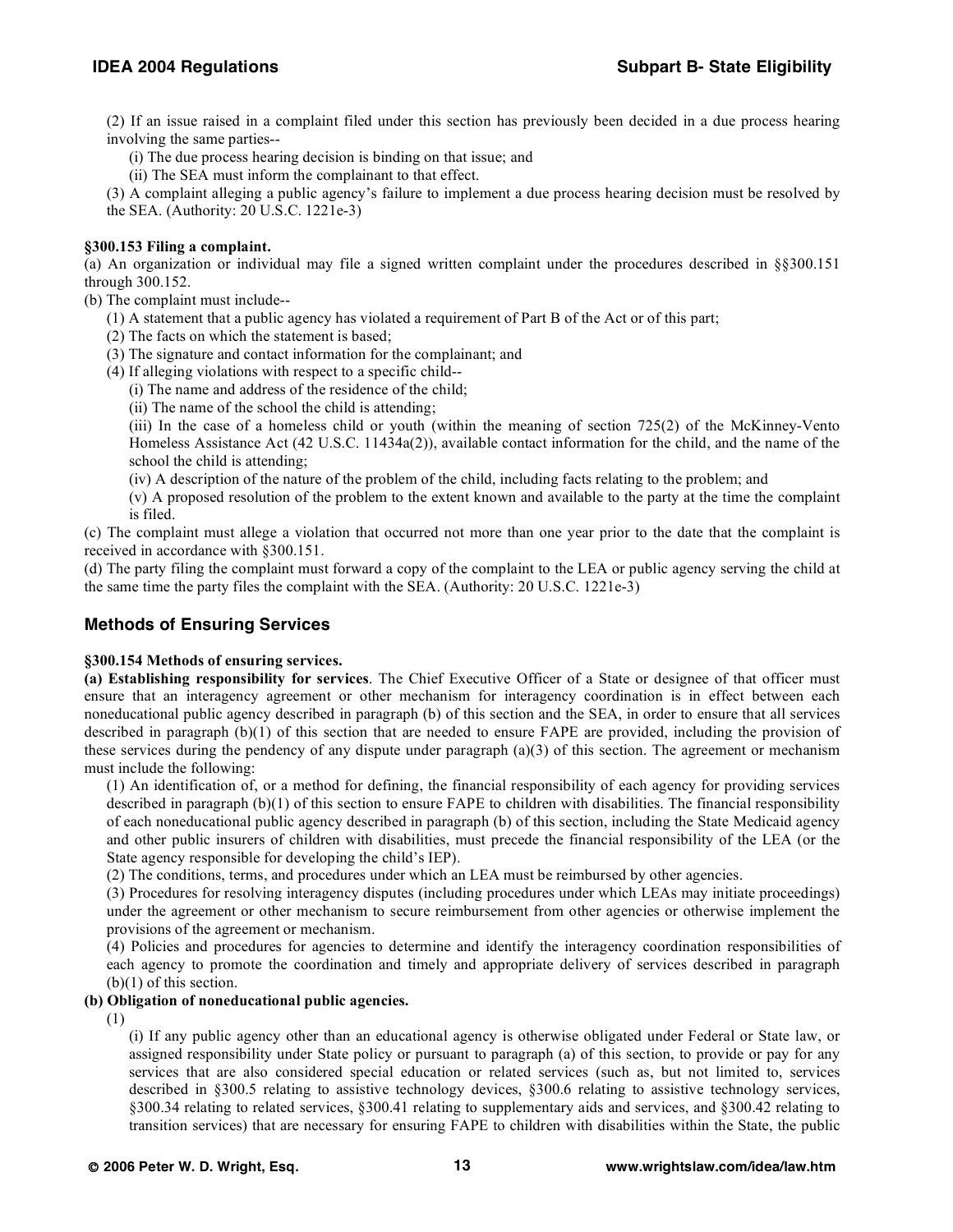agency must fulfill that obligation or responsibility, either directly or through contract or other arrangement pursuant to paragraph (a) of this section or an agreement pursuant to paragraph (c) of this section.

(ii) A noneducational public agency described in paragraph  $(b)(1)(i)$  of this section may not disqualify an eligible service for Medicaid reimbursement because that service is provided in a school context.

(2) If a public agency other than an educational agency fails to provide or pay for the special education and related services described in paragraph (b)(1) of this section, the LEA (or State agency responsible for developing the child's IEP) must provide or pay for these services to the child in a timely manner. The LEA or State agency is authorized to claim reimbursement for the services from the noneducational public agency that failed to provide or pay for these services and that agency must reimburse the LEA or State agency in accordance with the terms of the interagency agreement or other mechanism described in paragraph (a) of this section.

**(c) Special rule**. The requirements of paragraph (a) of this section may be met through--

(1) State statute or regulation;

(2) Signed agreements between respective agency officials that clearly identify the responsibilities of each agency relating to the provision of services; or

(3) Other appropriate written methods as determined by the Chief Executive Officer of the State or designee of that officer and approved by the Secretary.

#### **(d) Children with disabilities who are covered by public benefits or insurance**.

(1) A public agency may use the Medicaid or other public benefits or insurance programs in which a child participates to provide or pay for services required under this part, as permitted under the public benefits or insurance program, except as provided in paragraph (d)(2) of this section.

(2) With regard to services required to provide FAPE to an eligible child under this part, the public agency--

(i) May not require parents to sign up for or enroll in public benefits or insurance programs in order for their child to receive FAPE under Part B of the Act;

(ii) May not require parents to incur an out-of-pocket expense such as the payment of a deductible or co-pay amount incurred in filing a claim for services provided pursuant to this part, but pursuant to paragraph  $(g)(2)$  of this section, may pay the cost that the parents otherwise would be required to pay;

(iii) May not use a child's benefits under a public benefits or insurance program if that use would--

(A) Decrease available lifetime coverage or any other insured benefit;

(B) Result in the family paying for services that would otherwise be covered by the public benefits or insurance program and that are required for the child outside of the time the child is in school;

(C) Increase premiums or lead to the discontinuation of benefits or insurance; or

(D) Risk loss of eligibility for home and community-based waivers, based on aggregate health-related expenditures; and

(iv)

(A) Must obtain parental consent, consistent with §300.9, each time that access to public benefits or insurance is sought; and

(B) Notify parents that the parents' refusal to allow access to their public benefits or insurance does not relieve the public agency of its responsibility to ensure that all required services are provided at no cost to the parents.

#### **(e) Children with disabilities who are covered by private insurance**.

(1) With regard to services required to provide FAPE to an eligible child under this part, a public agency may access the parents' private insurance proceeds only if the parents provide consent consistent with §300.9.

(2) Each time the public agency proposes to access the parents' private insurance proceeds, the agency must--

(i) Obtain parental consent in accordance with paragraph (e)(1) of this section; and

(ii) Inform the parents that their refusal to permit the public agency to access their private insurance does not relieve the public agency of its responsibility to ensure that all required services are provided at no cost to the parents.

#### **(f) Use of Part B funds**.

(1) If a public agency is unable to obtain parental consent to use the parents' private insurance, or public benefits or insurance when the parents would incur a cost for a specified service required under this part, to ensure FAPE the public agency may use its Part B funds to pay for the service.

(2) To avoid financial cost to parents who otherwise would consent to use private insurance, or public benefits or insurance if the parents would incur a cost, the public agency may use its Part B funds to pay the cost that the parents otherwise would have to pay to use the parents' benefits or insurance (e.g., the deductible or co-pay amounts).

#### **(g) Proceeds from public benefits or insurance or private insurance**.

(1) Proceeds from public benefits or insurance or private insurance will not be treated as program income for purposes of 34 CFR 80.25.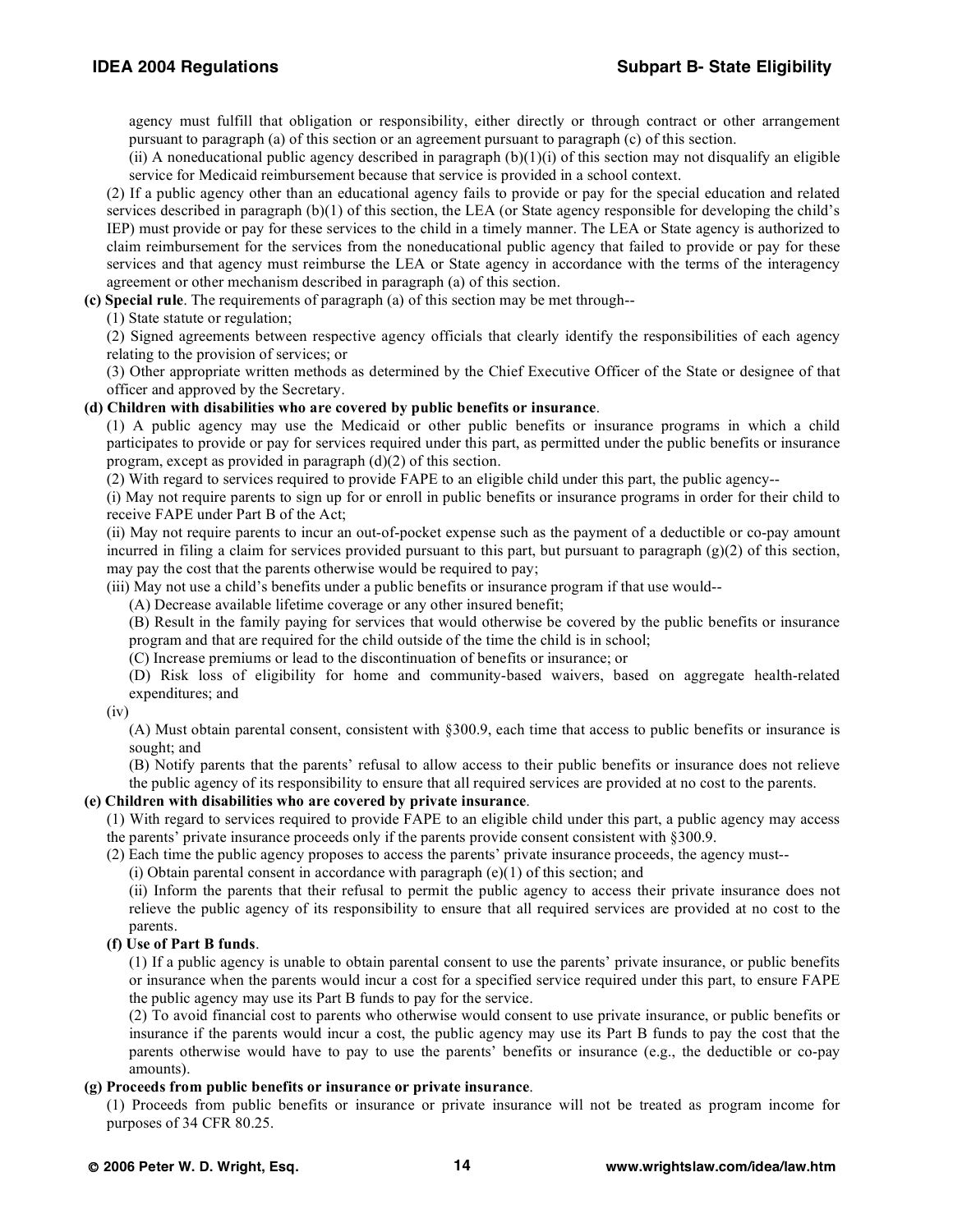(2) If a public agency spends reimbursements from Federal funds (e.g., Medicaid) for services under this part, those funds will not be considered "State or local" funds for purposes of the maintenance of effort provisions in §§300.163 and 300.203.

**(h) Construction**. Nothing in this part should be construed to alter the requirements imposed on a State Medicaid agency, or any other agency administering a public benefits or insurance program by Federal statute, regulations or policy under title XIX, or title XXI of the Social Security Act, 42 U.S.C. 1396 through 1396v and 42 U.S.C. 1397aa through 1397jj, or any other public benefits or insurance program. (Authority: 20 U.S.C. 1412(a)(12) and (e))

## **Additional Eligibility Requirements**

#### **§300.155 Hearings relating to LEA eligibility.**

The SEA must not make any final determination that an LEA is not eligible for assistance under Part B of the Act without first giving the LEA reasonable notice and an opportunity for a hearing under 34 CFR 76.401(d). (Authority: 20 U.S.C. 1412(a)(13))

#### **§300.156 Personnel qualifications.**

**(a) General.** The SEA must establish and maintain qualifications to ensure that personnel necessary to carry out the purposes of this part are appropriately and adequately prepared and trained, including that those personnel have the content knowledge and skills to serve children with disabilities.

**(b) Related services personnel and paraprofessionals**. The qualifications under paragraph (a) of this section must include qualifications for related services personnel and paraprofessionals that--

(1) Are consistent with any State-approved or State-recognized certification, licensing, registration, or other comparable requirements that apply to the professional discipline in which those personnel are providing special education or related services; and

(2) Ensure that related services personnel who deliver services in their discipline or profession--

(i) Meet the requirements of paragraph  $(b)(1)$  of this section; and

(ii) Have not had certification or licensure requirements waived on an emergency, temporary, or provisional basis; and

(iii) Allow paraprofessionals and assistants who are appropriately trained and supervised, in accordance with State law, regulation, or written policy, in meeting the requirements of this part to be used to assist in the provision of special education and related services under this part to children with disabilities.

**(c) Qualifications for special education teachers**. The qualifications described in paragraph (a) of this section must ensure that each person employed as a public school special education teacher in the State who teaches in an elementary school, middle school, or secondary school is highly qualified as a special education teacher by the deadline established in section 1119(a)(2) of the ESEA.

**(d) Policy**. In implementing this section, a State must adopt a policy that includes a requirement that LEAs in the State take measurable steps to recruit, hire, train, and retain highly qualified personnel to provide special education and related services under this part to children with disabilities.

**(e) Rule of construction**. Notwithstanding any other individual right of action that a parent or student may maintain under this part, nothing in this part shall be construed to create a right of action on behalf of an individual student or a class of students for the failure of a particular SEA or LEA employee to be highly qualified, or to prevent a parent from filing a complaint about staff qualifications with the SEA as provided for under this part. (Authority: 20 U.S.C. 1412(a)(14))

#### **§300.157 Performance goals and indicators.** The State must--

(a) Have in effect established goals for the performance of children with disabilities in the State that--

(1) Promote the purposes of this part, as stated in §300.1;

(2) Are the same as the State's objectives for progress by children in its definition of adequate yearly progress, including the State's objectives for progress by children with disabilities, under section  $1111(b)(2)(C)$  of the ESEA, 20 U.S.C. 6311;

(3) Address graduation rates and dropout rates, as well as such other factors as the State may determine; and

(4) Are consistent, to the extent appropriate, with any other goals and academic standards for children established by the State;

(b) Have in effect established performance indicators the State will use to assess progress toward achieving the goals described in paragraph (a) of this section, including measurable annual objectives for progress by children with disabilities under section  $1111(b)(2)(C)(v)(II)(cc)$  of the ESEA, 20 U.S.C. 6311; and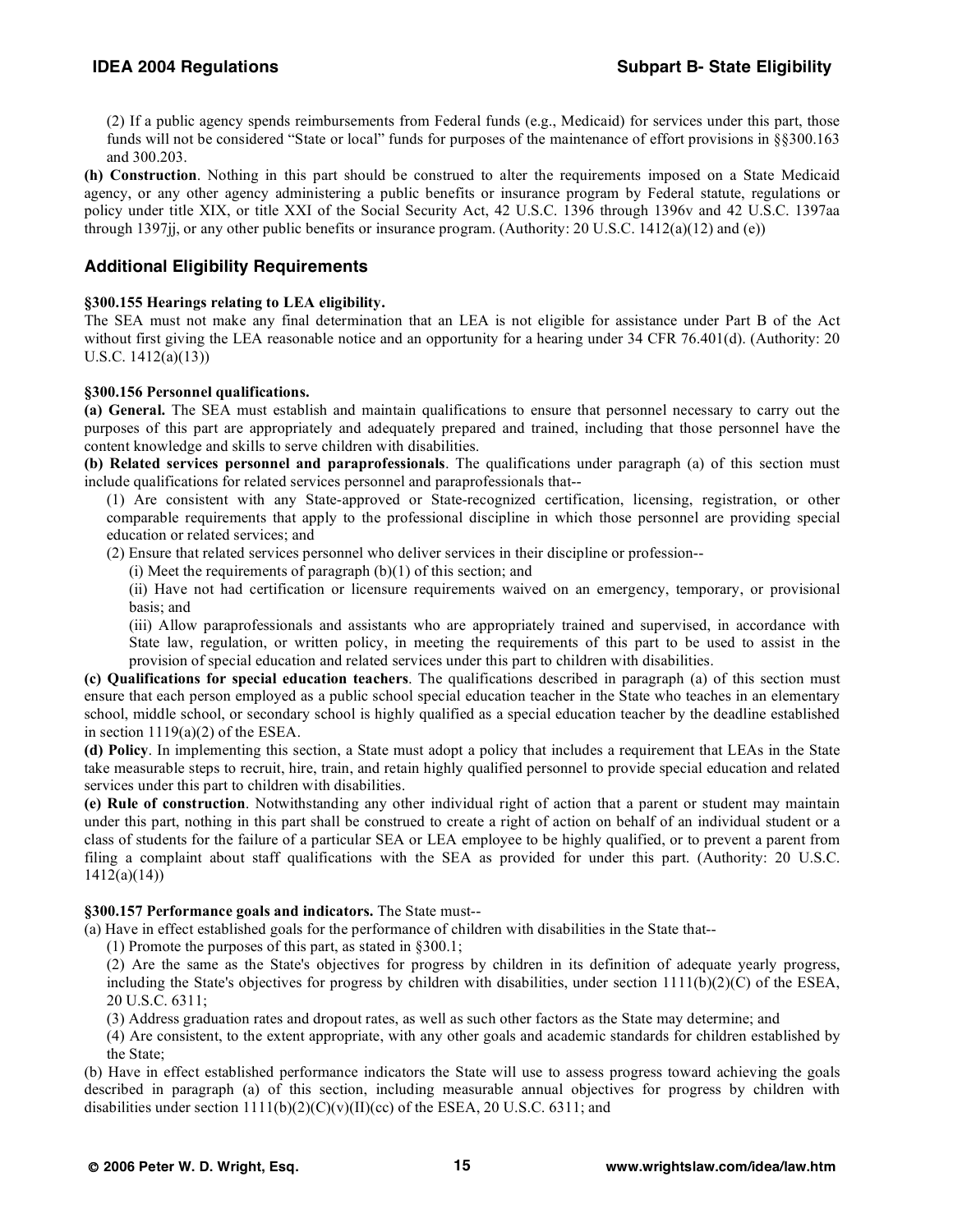(c) Annually report to the Secretary and the public on the progress of the State, and of children with disabilities in the State, toward meeting the goals established under paragraph (a) of this section, which may include elements of the reports required under section  $1111(h)$  of the ESEA. (Authority: 20 U.S.C. 1412(a)(15))

#### **§§300.158-300.161 [Reserved]**

#### **§300.162 Supplementation of State, local, and other Federal funds.**

**(a) Expenditures**. Funds paid to a State under this part must be expended in accordance with all the provisions of this part.

#### **(b) Prohibition against commingling**.

(1) Funds paid to a State under this part must not be commingled with State funds.

(2) The requirement in paragraph (b)(1) of this section is satisfied by the use of a separate accounting system that includes an audit trail of the expenditure of funds paid to a State under this part. Separate bank accounts are not required. (See 34 CFR 76.702 (Fiscal control and fund accounting procedures).)

(c) State-level nonsupplanting.

(1) Except as provided in §300.202, funds paid to a State under Part B of the Act must be used to supplement the level of Federal, State, and local funds (including funds that are not under the direct control of the SEA or LEAs) expended for special education and related services provided to children with disabilities under Part B of the Act, and in no case to supplant those Federal, State, and local funds.

(2) If the State provides clear and convincing evidence that all children with disabilities have available to them FAPE, the Secretary may waive, in whole or in part, the requirements of paragraph (c)(1) of this section if the Secretary concurs with the evidence provided by the State under §300.164. (Authority: 20 U.S.C. 1412(a)(17))

#### **§300.163 Maintenance of State financial support.**

**(a) General**. A State must not reduce the amount of State financial support for special education and related services for children with disabilities, or otherwise made available because of the excess costs of educating those children, below the amount of that support for the preceding fiscal year.

**(b) Reduction of funds for failure to maintain support**. The Secretary reduces the allocation of funds under section 611 of the Act for any fiscal year following the fiscal year in which the State fails to comply with the requirement of paragraph (a) of this section by the same amount by which the State fails to meet the requirement.

**(c) Waivers for exceptional or uncontrollable circumstances**. The Secretary may waive the requirement of paragraph (a) of this section for a State, for one fiscal year at a time, if the Secretary determines that--

(1) Granting a waiver would be equitable due to exceptional or uncontrollable circumstances such as a natural disaster or a precipitous and unforeseen decline in the financial resources of the State; or

(2) The State meets the standard in §300.164 for a waiver of the requirement to supplement, and not to supplant, funds received under Part B of the Act.

**(d) Subsequent years**. If, for any fiscal year, a State fails to meet the requirement of paragraph (a) of this section, including any year for which the State is granted a waiver under paragraph (c) of this section, the financial support required of the State in future years under paragraph (a) of this section shall be the amount that would have been required in the absence of that failure and not the reduced level of the State's support. (Authority: 20 U.S.C. 1412(a)(18))

#### **§300.164 Waiver of requirement regarding supplementing and not supplanting with Part B funds.**

(a) Except as provided under §§300.202 through 300.205, funds paid to a State under Part B of the Act must be used to supplement and increase the level of Federal, State, and local funds (including funds that are not under the direct control of SEAs or LEAs) expended for special education and related services provided to children with disabilities under Part B of the Act and in no case to supplant those Federal, State, and local funds. A State may use funds it retains under §300.704(a) and (b) without regard to the prohibition on supplanting other funds.

(b) If a State provides clear and convincing evidence that all eligible children with disabilities throughout the State have FAPE available to them, the Secretary may waive for a period of one year in whole or in part the requirement under §300.162 (regarding State-level nonsupplanting) if the Secretary concurs with the evidence provided by the State.

(c) If a State wishes to request a waiver under this section, it must submit to the Secretary a written request that includes-

(1) An assurance that FAPE is currently available, and will remain available throughout the period that a waiver would be in effect, to all eligible children with disabilities throughout the State, regardless of the public agency that is responsible for providing FAPE to them. The assurance must be signed by an official who has the authority to provide that assurance as it applies to all eligible children with disabilities in the State;

-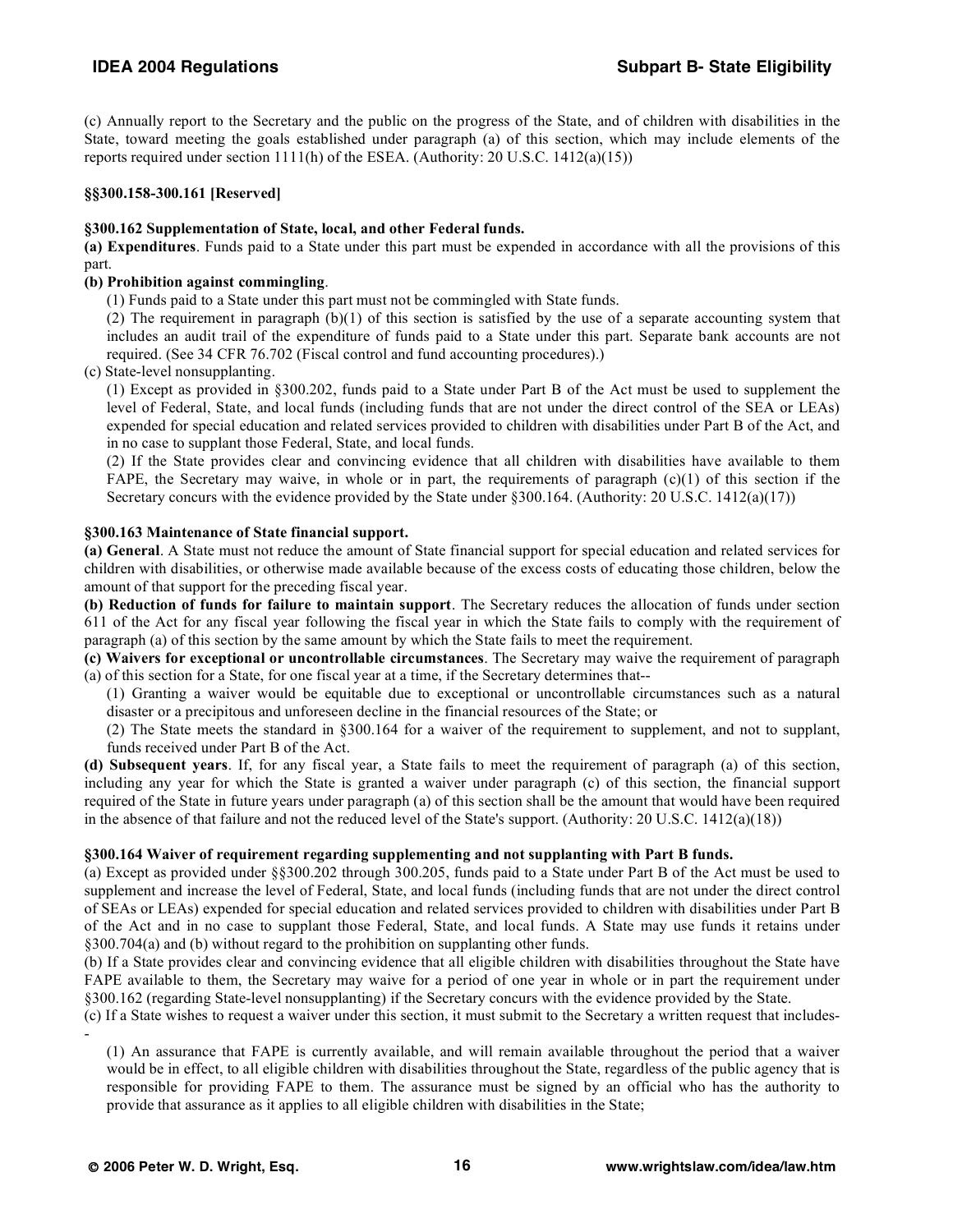(2) All evidence that the State wishes the Secretary to consider in determining whether all eligible children with disabilities have FAPE available to them, setting forth in detail--

(i) The basis on which the State has concluded that FAPE is available to all eligible children in the State; and

(ii) The procedures that the State will implement to ensure that FAPE remains available to all eligible children in the State, which must include--

(A) The State's procedures under §300.111 for ensuring that all eligible children are identified, located and evaluated;

(B) The State's procedures for monitoring public agencies to ensure that they comply with all requirements of this part;

(C) The State's complaint procedures under §§300.151 through 300.153; and

(D) The State's hearing procedures under §§300.511 through 300.516 and §§300.530 through 300.536;

(3) A summary of all State and Federal monitoring reports, and State complaint decisions (see §§300.151 through 300.153) and hearing decisions (see §§300.511 through 300.516 and §§300.530 through 300.536), issued within three years prior to the date of the State's request for a waiver under this section, that includes any finding that FAPE has not been available to one or more eligible children, and evidence that FAPE is now available to all children addressed in those reports or decisions; and

(4) Evidence that the State, in determining that FAPE is currently available to all eligible children with disabilities in the State, has consulted with the State advisory panel under §300.167.

(d) If the Secretary determines that the request and supporting evidence submitted by the State makes a prima facie showing that FAPE is, and will remain, available to all eligible children with disabilities in the State, the Secretary, after notice to the public throughout the State, conducts a public hearing at which all interested persons and organizations may present evidence regarding the following issues:

(1) Whether FAPE is currently available to all eligible children with disabilities in the State.

(2) Whether the State will be able to ensure that FAPE remains available to all eligible children with disabilities in the State if the Secretary provides the requested waiver.

(e) Following the hearing, the Secretary, based on all submitted evidence, will provide a waiver, in whole or in part, for a period of one year if the Secretary finds that the State has provided clear and convincing evidence that FAPE is currently available to all eligible children with disabilities in the State, and the State will be able to ensure that FAPE remains available to all eligible children with disabilities in the State if the Secretary provides the requested waiver.

(f) A State may receive a waiver of the requirement of section  $612(a)(18)(A)$  of the Act and §300.164 if it satisfies the requirements of paragraphs (b) through (e) of this section.

(g) The Secretary may grant subsequent waivers for a period of one year each, if the Secretary determines that the State has provided clear and convincing evidence that all eligible children with disabilities throughout the State have, and will continue to have throughout the one-year period of the waiver, FAPE available to them. (Authority: 20 U.S.C. 1412(a)(17)(C), (18)(C)(ii))

#### **§300.165 Public participation.**

(a) Prior to the adoption of any policies and procedures needed to comply with Part B of the Act (including any amendments to those policies and procedures), the State must ensure that there are public hearings, adequate notice of the hearings, and an opportunity for comment available to the general public, including individuals with disabilities and parents of children with disabilities.

(b) Before submitting a State plan under this part, a State must comply with the public participation requirements in paragraph (a) of this section and those in 20 U.S.C. 1232d(b)(7). (Authority: 20 U.S.C. 1412(a)(19); 20 U.S.C.  $1232d(b)(7)$ 

#### **§300.166 Rule of construction.**

In complying with §§300.162 and 300.163, a State may not use funds paid to it under this part to satisfy State-law mandated funding obligations to LEAs, including funding based on student attendance or enrollment, or inflation. (Authority: 20 U.S.C. 1412(a)(20))

## **State Advisory Panel**

#### **§300.167 State advisory panel.**

The State must establish and maintain an advisory panel for the purpose of providing policy guidance with respect to special education and related services for children with disabilities in the State. (Authority:  $20 \text{ U.S.C. } 1412(a)(21)(\text{A})$ )

**§300.168 Membership.**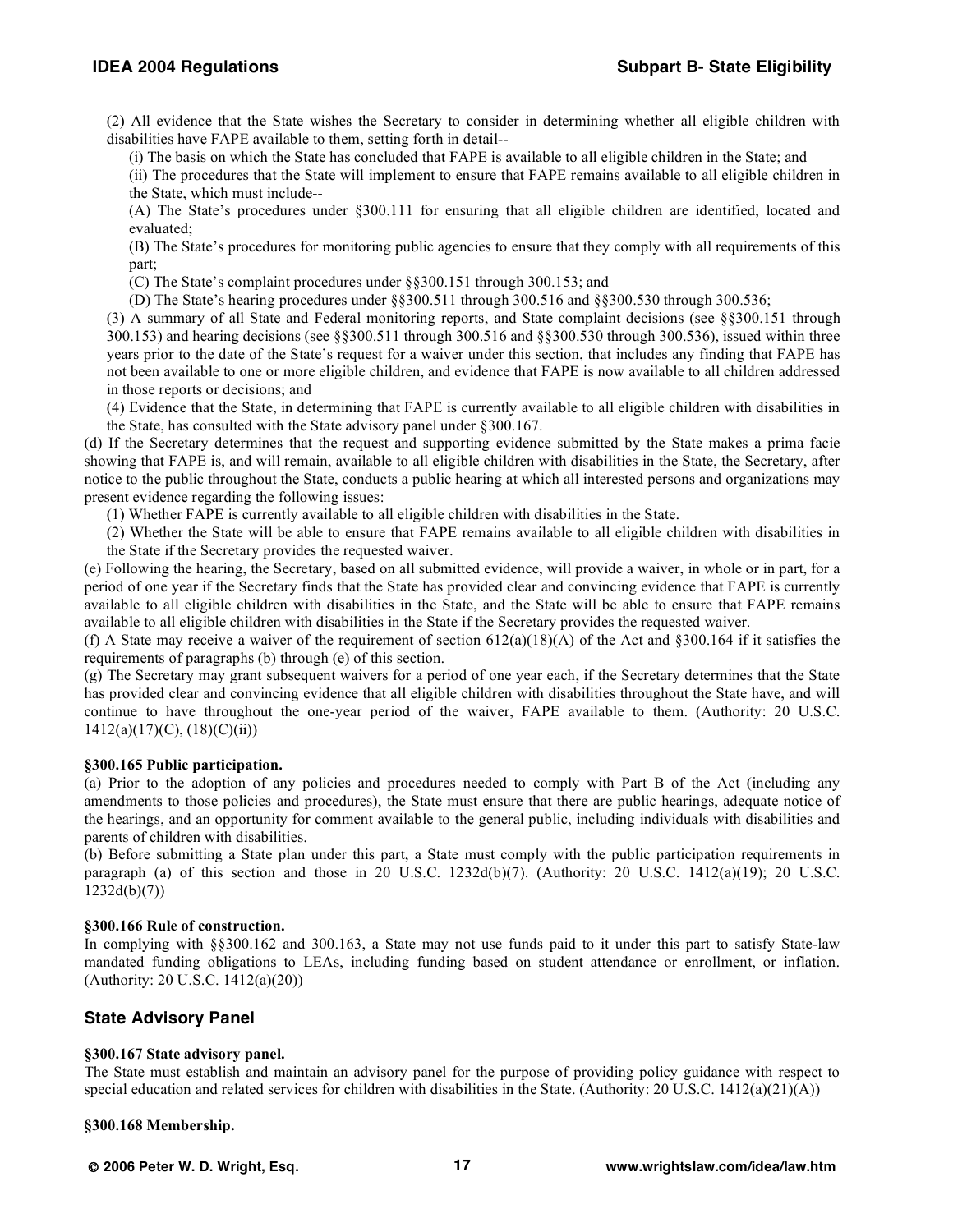**(a) General**. The advisory panel must consist of members appointed by the Governor, or any other official authorized under State law to make such appointments, be representative of the State population and be composed of individuals involved in, or concerned with the education of children with disabilities, including--

(1) Parents of children with disabilities (ages birth through 26);

(2) Individuals with disabilities;

(3) Teachers;

(4) Representatives of institutions of higher education that prepare special education and related services personnel;

(5) State and local education officials, including officials who carry out activities under subtitle B of title VII of the McKinney-Vento Homeless Assistance Act, (42 U.S.C. 11431 et seq.);

(6) Administrators of programs for children with disabilities;

(7) Representatives of other State agencies involved in the financing or delivery of related services to children with disabilities;

(8) Representatives of private schools and public charter schools;

(9) Not less than one representative of a vocational, community, or business organization concerned with the provision of transition services to children with disabilities;

(10) A representative from the State child welfare agency responsible for foster care; and

(11) Representatives from the State juvenile and adult corrections agencies.

**(b) Special rule**. A majority of the members of the panel must be individuals with disabilities or parents of children with disabilities (ages birth through 26). (Authority:  $20 \text{ U.S.C. } 1412(a)(21)(B)$  and (C))

**§300.169 Duties.** The advisory panel must--

(a) Advise the SEA of unmet needs within the State in the education of children with disabilities;

(b) Comment publicly on any rules or regulations proposed by the State regarding the education of children with disabilities;

(c) Advise the SEA in developing evaluations and reporting on data to the Secretary under section 618 of the Act;

(d) Advise the SEA in developing corrective action plans to address findings identified in Federal monitoring reports under Part B of the Act; and

(e) Advise the SEA in developing and implementing policies relating to the coordination of services for children with disabilities. (Authority:  $20$  U.S.C.  $1412(a)(21)(D)$ )

## **Other Provisions Required for State Eligibility**

#### **§300.170 Suspension and expulsion rates.**

**(a) General**. The SEA must examine data, including data disaggregated by race and ethnicity, to determine if significant discrepancies are occurring in the rate of long-term suspensions and expulsions of children with disabilities--

(1) Among LEAs in the State; or

(2) Compared to the rates for nondisabled children within those agencies.

**(b) Review and revision of policies**. If the discrepancies described in paragraph (a) of this section are occurring, the SEA must review and, if appropriate, revise (or require the affected State agency or LEA to revise) its policies, procedures, and practices relating to the development and implementation of IEPs, the use of positive behavioral interventions and supports, and procedural safeguards, to ensure that these policies, procedures, and practices comply with the Act. (Authority:  $20$  U.S.C.  $1412(a)(22)$ )

#### **§300.171 Annual description of use of Part B funds.**

(a) In order to receive a grant in any fiscal year a State must annually describe--

(1) How amounts retained for State administration and State-level activities under §300.704 will be used to meet the requirements of this part; and

(2) How those amounts will be allocated among the activities described in §300.704 to meet State priorities based on input from LEAs.

(b) If a State's plans for use of its funds under §300.704 for the forthcoming year do not change from the prior year, the State may submit a letter to that effect to meet the requirement in paragraph (a) of this section.

(c) The provisions of this section do not apply to the Virgin Islands, Guam, American Samoa, the Commonwealth of the Northern Mariana Islands, and the freely associated States. (Authority: 20 U.S.C. 1411(e)(5))

## **§300.172 Access to instructional materials.**

**(a) General**. The State must--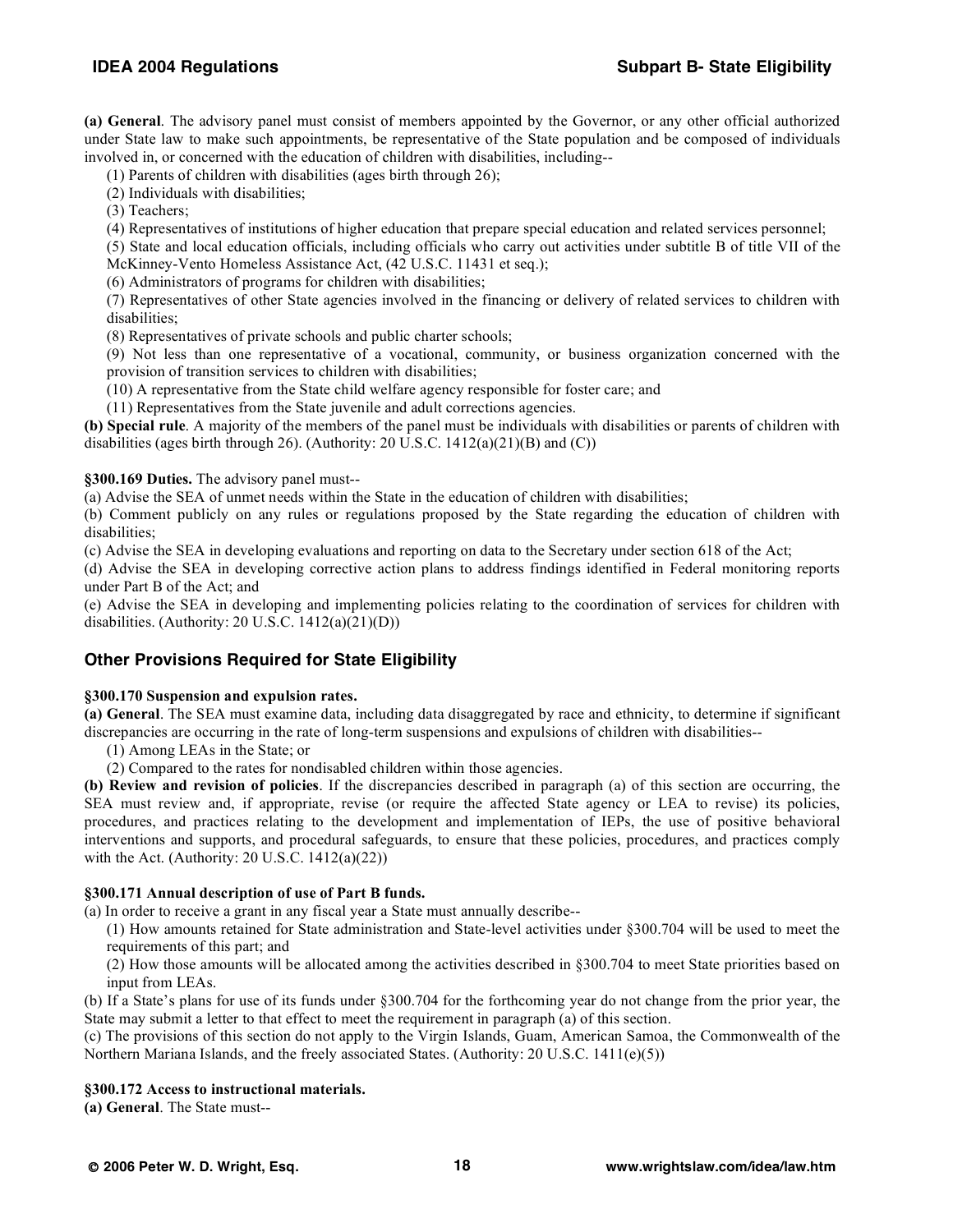(1) Adopt the National Instructional Materials Accessibility Standard (NIMAS), published as appendix C to part 300, for the purposes of providing instructional materials to blind persons or other persons with print disabilities, in a timely manner after publication of the NIMAS in the *Federal Register* on July 19,2006 (71 FR 41084); and

(2) Establish a State definition of "timely manner" for purposes of paragraphs  $(b)(2)$  and  $(b)(3)$  of this section if the State is not coordinating with the National Instructional Materials Access Center (NIMAC) or (b)(3) and (c)(2) of this section if the State is coordinating with the NIMAC.

#### **(b) Rights and responsibilities of SEA**.

(1) Nothing in this section shall be construed to require any SEA to coordinate with the NIMAC.

(2) If an SEA chooses not to coordinate with the NIMAC, the SEA must provide an assurance to the Secretary that it will provide instructional materials to blind persons or other persons with print disabilities in a timely manner.

(3) Nothing in this section relieves an SEA of its responsibility to ensure that children with disabilities who need instructional materials in accessible formats, but are not included under the definition of blind or other persons with print disabilities in  $$300.172(e)(1)(i)$  or who need materials that cannot be produced from NIMAS files, receive those instructional materials in a timely manner.

(4) In order to meet its responsibility under paragraphs  $(b)(2)$ ,  $(b)(3)$ , and  $(c)$  of this section to ensure that children with disabilities who need instructional materials in accessible formats are provided those materials in a timely manner, the SEA must ensure that all public agencies take all reasonable steps to provide instructional materials in accessible formats to children with disabilities who need those instructional materials at the same time as other children receive instructional materials.

**(c) Preparation and delivery of files**. If an SEA chooses to coordinate with the NIMAC, as of December 3, 2006, the SEA must--

(1) As part of any print instructional materials adoption process, procurement contract, or other practice or instrument used for purchase of print instructional materials, must enter into a written contract with the publisher of the print instructional materials to--

(i) Require the publisher to prepare and, on or before delivery of the print instructional materials, provide to NIMAC electronic files containing the contents of the print instructional materials using the NIMAS; or

(ii) Purchase instructional materials from the publisher that are produced in, or may be rendered in, specialized formats.

(2) Provide instructional materials to blind persons or other persons with print disabilities in a timely manner.

**(d) Assistive technology**. In carrying out this section, the SEA, to the maximum extent possible, must work collaboratively with the State agency responsible for assistive technology programs.

#### **(e) Definitions**.

(1) In this section and §300.210--

(i) **Blind persons or other persons with print disabilities** means children served under this part who may qualify to receive books and other publications produced in specialized formats in accordance with the Act entitled "An Act to provide books for adult blind," approved March 3, 1931, 2 U.S.C 135a;

(ii) **National Instructional Materials Access Center** or **NIMAC** means the center established pursuant to section 674(e) of the Act;

(iii) **National Instructional Materials Accessibility Standard** or **NIMAS** has the meaning given the term in section  $674(e)(3)(B)$  of the Act;

(iv) **Specialized formats** has the meaning given the term in section  $674(e)(3)(D)$  of the Act.

(2) The definitions in paragraph (e)(1) of this section apply to each State and LEA, whether or not the State or LEA chooses to coordinate with the NIMAC. (Authority:  $20 \text{ U.S.C. } 1412(a)(23), 1474(e)$ )

**§300.173 Overidentification and disproportionality.** The State must have in effect, consistent with the purposes of this part and with section 618(d) of the Act, policies and procedures designed to prevent the inappropriate overidentification or disproportionate representation by race and ethnicity of children as children with disabilities, including children with disabilities with a particular impairment described in §300.8. (Authority: 20 U.S.C. 1412(a)(24))

#### **§300.174 Prohibition on mandatory medication.**

**(a) General**. The SEA must prohibit State and LEA personnel from requiring parents to obtain a prescription for substances identified under schedules I, II, III, IV, or V in section 202(c) of the Controlled Substances Act (21 U.S.C. 812(c)) for a child as a condition of attending school, receiving an evaluation under §§300.300 through 300.311, or receiving services under this part.

**(b) Rule of construction**. Nothing in paragraph (a) of this section shall be construed to create a Federal prohibition against teachers and other school personnel consulting or sharing classroom-based observations with parents or guardians regarding a student's academic and functional performance, or behavior in the classroom or school, or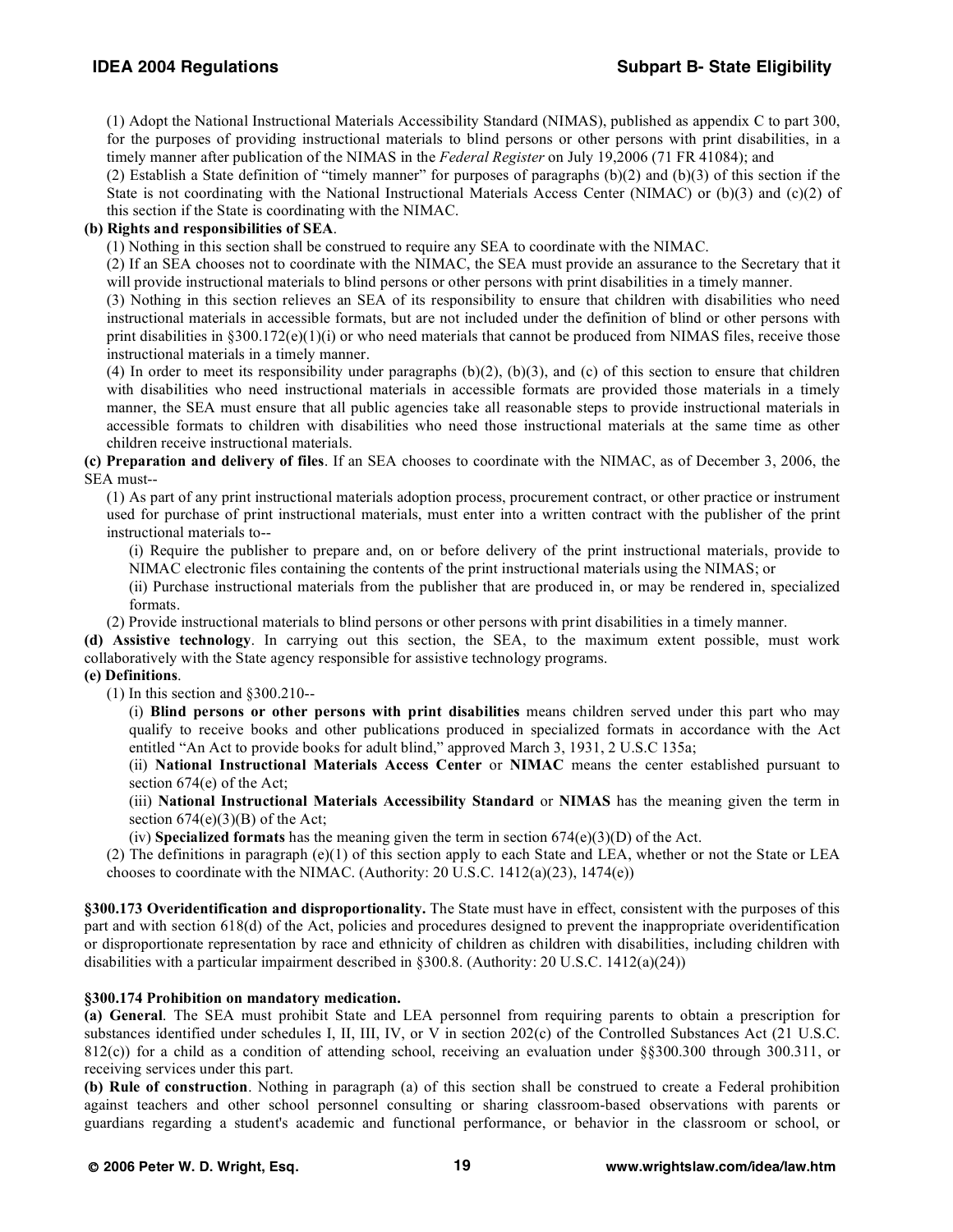regarding the need for evaluation for special education or related services under §300.111 (related to child find). (Authority: 20 U.S.C. 1412(a)(25))

**§300.175 SEA as provider of FAPE or direct services.** If the SEA provides FAPE to children with disabilities, or provides direct services to these children, the agency--

(a) Must comply with any additional requirements of §§300.201 and 300.202 and §§300.206 through 300.226 as if the agency were an LEA; and

(b) May use amounts that are otherwise available to the agency under Part B of the Act to serve those children without regard to §300.202(b) (relating to excess costs). (Authority: 20 U.S.C. 1412(b))

#### **§300.176 Exception for prior State plans.**

**(a) General**. If a State has on file with the Secretary policies and procedures approved by the Secretary that demonstrate that the State meets any requirement of §300.100, including any policies and procedures filed under Part B of the Act as in effect before, December 3, 2004, the Secretary considers the State to have met the requirement for purposes of receiving a grant under Part B of the Act.

#### **(b) Modifications made by a State**.

(1) Subject to paragraph (b)(2) of this section, policies and procedures submitted by a State in accordance with this subpart remain in effect until the State submits to the Secretary the modifications that the State determines necessary.

(2) The provisions of this subpart apply to a modification to an application to the same extent and in the same manner that they apply to the original plan.

**(c) Modifications required by the Secretary**. The Secretary may require a State to modify its policies and procedures, but only to the extent necessary to ensure the State's compliance with this part, if--

(1) After December 3, 2004, the provisions of the Act or the regulations in this part are amended;

(2) There is a new interpretation of this Act by a Federal court or a State's highest court; or

(3) There is an official finding of noncompliance with Federal law or regulations. (Authority: 20 U.S.C. 1412(c)(2) and  $(3)$ )

#### **§300.177 States' sovereign immunity**.

**(a) General**. A State that accepts funds under this part waives its immunity under the 11th amendment to the Constitution of the United States from suit in Federal court for a violation of this part.

**(b) Remedies**. In a suit against a State for a violation of this part, remedies (including remedies both at law and in equity) are available for such a violation in the suit against a public entity other than a State.

**(c) Effective date**. Paragraphs (a) and (b) of this section apply with respect to violations that occur in whole or part after the date of enactment of the Education of the Handicapped Act Amendments of 1990.

(Authority: 20 U.S.C. 1404)

## **Department Procedures**

**§300.178 Determination by the Secretary that a State is eligible to receive a grant.** If the Secretary determines that a State is eligible to receive a grant under Part B of the Act, the Secretary notifies the State of that determination. (Authority: 20 U.S.C. 1412(d)(1))

## **§300.179 Notice and hearing before determining that a State is not eligible to receive a grant.**

#### **(a) General.**

(1) The Secretary does not make a final determination that a State is not eligible to receive a grant under Part B of the Act until providing the State--

(i) With reasonable notice; and

(ii) With an opportunity for a hearing.

(2) In implementing paragraph  $(a)(1)(i)$  of this section, the Secretary sends a written notice to the SEA by certified mail with return receipt requested.

**(b) Content of notice**. In the written notice described in paragraph (a)(2) of this section, the Secretary--

(1) States the basis on which the Secretary proposes to make a final determination that the State is not eligible;

(2) May describe possible options for resolving the issues;

(3) Advises the SEA that it may request a hearing and that the request for a hearing must be made not later than 30 days after it receives the notice of the proposed final determination that the State is not eligible; and

(4) Provides the SEA with information about the hearing procedures that will be followed. (Authority: 20 U.S.C. 1412(d)(2))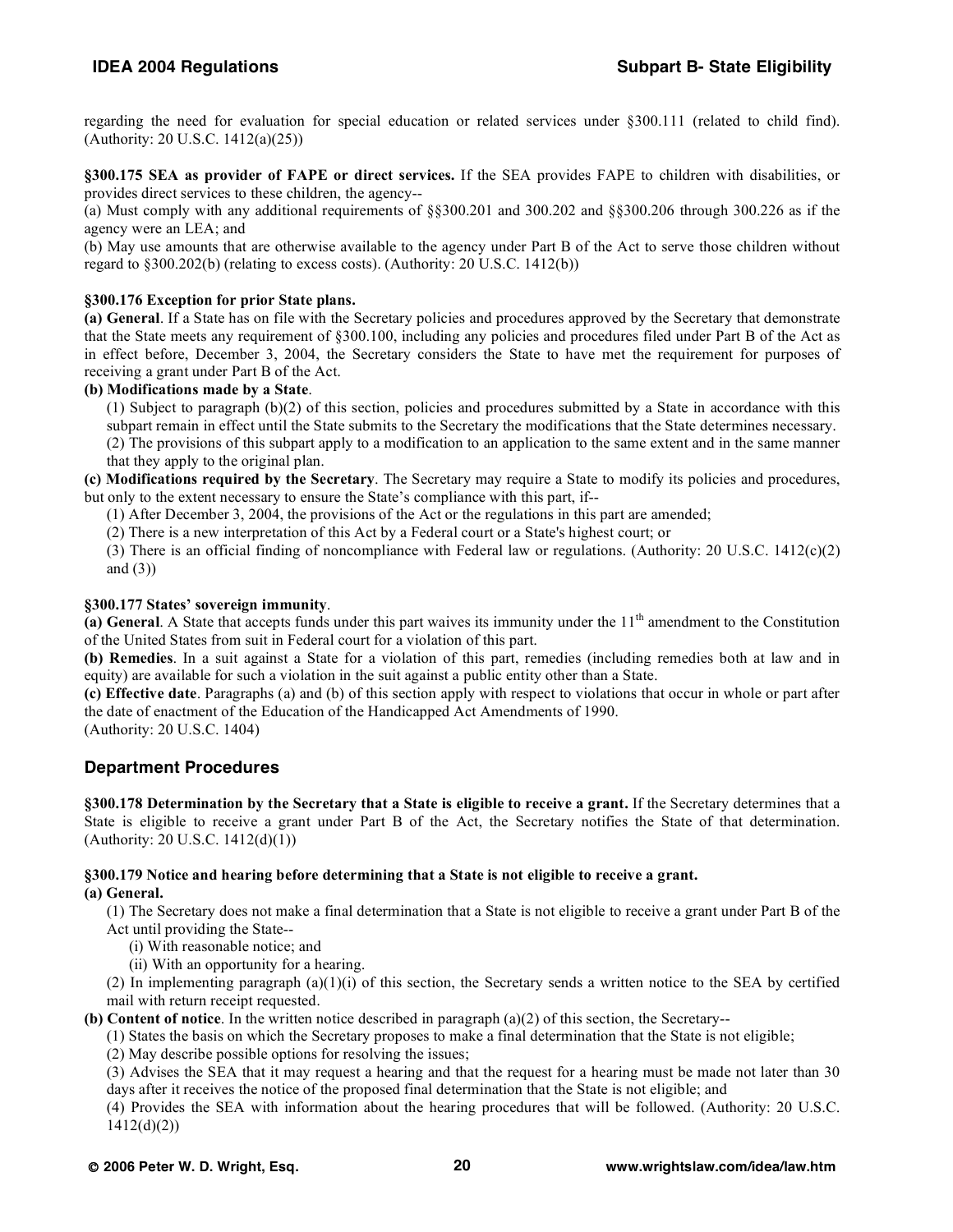#### **§300.180 Hearing official or panel.**

(a) If the SEA requests a hearing, the Secretary designates one or more individuals, either from the Department or elsewhere, not responsible for or connected with the administration of this program, to conduct a hearing.

(b) If more than one individual is designated, the Secretary designates one of those individuals as the Chief Hearing Official of the Hearing Panel. If one individual is designated, that individual is the Hearing Official. (Authority: 20 U.S.C. 1412(d)(2))

#### **§300.181 Hearing procedures.**

(a) As used in §§300.179 through 300.184 the term party or parties means the following:

(1) An SEA that requests a hearing regarding the proposed disapproval of the State's eligibility under this part.

(2) The Department official who administers the program of financial assistance under this part.

(3) A person, group or agency with an interest in and having relevant information about the case that has applied for and been granted leave to intervene by the Hearing Official or Hearing Panel.

(b) Within 15 days after receiving a request for a hearing, the Secretary designates a Hearing Official or Hearing Panel and notifies the parties.

(c) The Hearing Official or Hearing Panel may regulate the course of proceedings and the conduct of the parties during the proceedings. The Hearing Official or Hearing Panel takes all steps necessary to conduct a fair and impartial proceeding, to avoid delay, and to maintain order, including the following:

(1) The Hearing Official or Hearing Panel may hold conferences or other types of appropriate proceedings to clarify, simplify, or define the issues or to consider other matters that may aid in the disposition of the case.

(2) The Hearing Official or Hearing Panel may schedule a prehearing conference with the Hearing Official or Hearing Panel and the parties.

(3) Any party may request the Hearing Official or Hearing Panel to schedule a prehearing or other conference. The Hearing Official or Hearing Panel decides whether a conference is necessary and notifies all parties.

(4) At a prehearing or other conference, the Hearing Official or Hearing Panel and the parties may consider subjects such as--

(i) Narrowing and clarifying issues;

(ii) Assisting the parties in reaching agreements and stipulations;

(iii) Clarifying the positions of the parties;

(iv) Determining whether an evidentiary hearing or oral argument should be held; and

(v) Setting dates for--

(A) The exchange of written documents;

(B) The receipt of comments from the parties on the need for oral argument or evidentiary hearing;

(C) Further proceedings before the Hearing Official or Hearing Panel (including an evidentiary hearing or oral argument, if either is scheduled);

(D) Requesting the names of witnesses each party wishes to present at an evidentiary hearing and estimation of time for each presentation; or

(E) Completion of the review and the initial decision of the Hearing Official or Hearing Panel.

(5) A prehearing or other conference held under paragraph (b)(4) of this section may be conducted by telephone conference call.

(6) At a prehearing or other conference, the parties must be prepared to discuss the subjects listed in paragraph  $(b)(4)$ of this section.

(7) Following a prehearing or other conference the Hearing Official or Hearing Panel may issue a written statement describing the issues raised, the action taken, and the stipulations and agreements reached by the parties.

(d) The Hearing Official or Hearing Panel may require parties to state their positions and to provide all or part of the evidence in writing.

(e) The Hearing Official or Hearing Panel may require parties to present testimony through affidavits and to conduct cross-examination through interrogatories.

(f) The Hearing Official or Hearing Panel may direct the parties to exchange relevant documents or information and lists of witnesses, and to send copies to the Hearing Official or Panel.

(g) The Hearing Official or Hearing Panel may receive, rule on, exclude, or limit evidence at any stage of the proceedings.

(h) The Hearing Official or Hearing Panel may rule on motions and other issues at any stage of the proceedings.

(i) The Hearing Official or Hearing Panel may examine witnesses.

(j) The Hearing Official or Hearing Panel may set reasonable time limits for submission of written documents.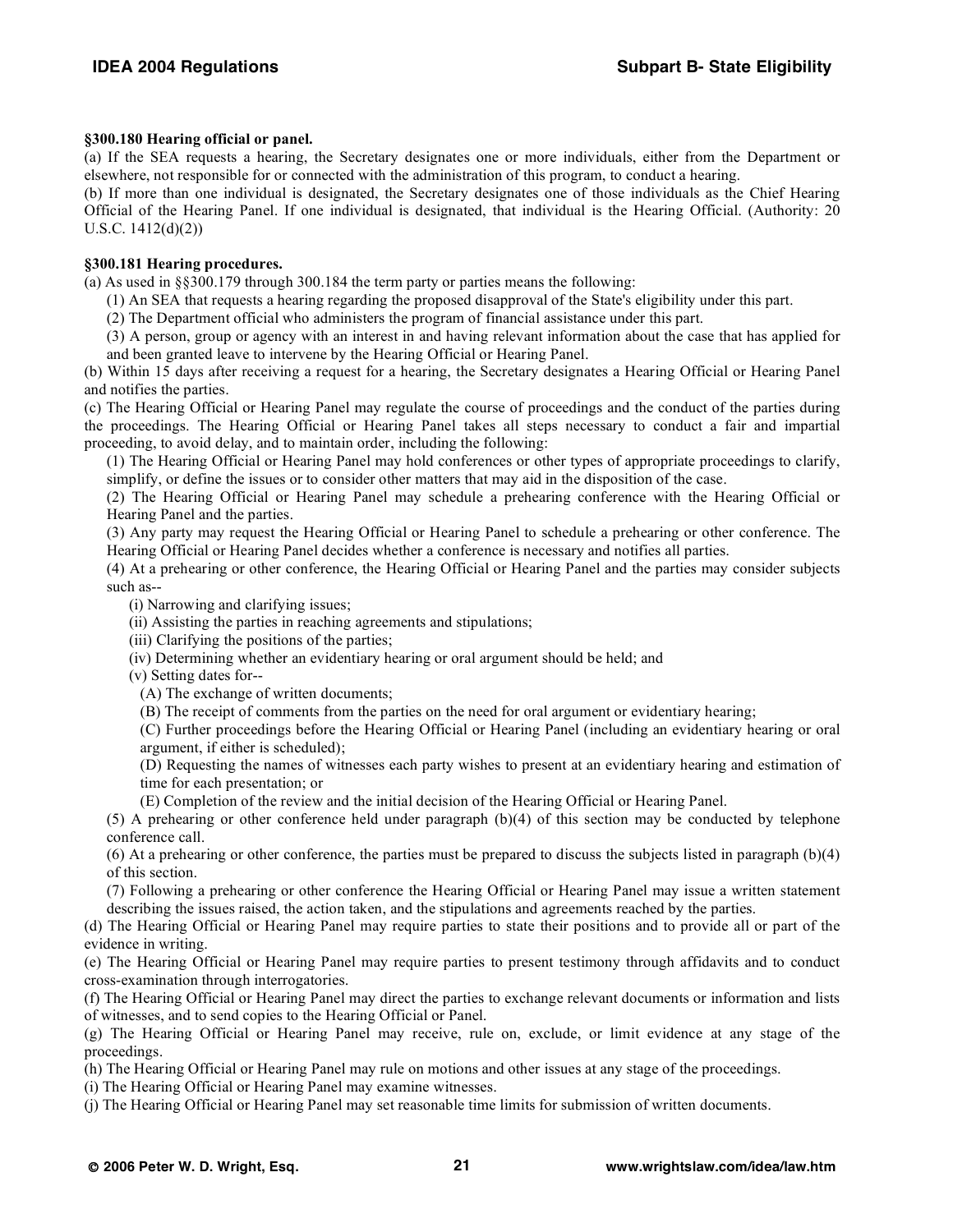(k) The Hearing Official or Hearing Panel may refuse to consider documents or other submissions if they are not submitted in a timely manner unless good cause is shown.

(l) The Hearing Official or Hearing Panel may interpret applicable statutes and regulations but may not waive them or rule on their validity.

(m)

(1) The parties must present their positions through briefs and the submission of other documents and may request an oral argument or evidentiary hearing. The Hearing Official or Hearing Panel shall determine whether an oral argument or an evidentiary hearing is needed to clarify the positions of the parties.

(2) The Hearing Official or Hearing Panel gives each party an opportunity to be represented by counsel.

(n) If the Hearing Official or Hearing Panel determines that an evidentiary hearing would materially assist the resolution of the matter, the Hearing Official or Hearing Panel gives each party, in addition to the opportunity to be represented by counsel--

(1) An opportunity to present witnesses on the party's behalf; and

(2) An opportunity to cross-examine witnesses either orally or with written questions.

(o) The Hearing Official or Hearing Panel accepts any evidence that it finds is relevant and material to the proceedings and is not unduly repetitious.

(p)

(1) The Hearing Official or Hearing Panel--

(i) Arranges for the preparation of a transcript of each hearing;

(ii) Retains the original transcript as part of the record of the hearing; and

(iii) Provides one copy of the transcript to each party.

(2) Additional copies of the transcript are available on request and with payment of the reproduction fee.

(q) Each party must file with the Hearing Official or Hearing Panel all written motions, briefs, and other documents and must at the same time provide a copy to the other parties to the proceedings. (Authority: 20 U.S.C. 1412(d)(2))

#### **§300.182 Initial decision; final decision.**

(a) The Hearing Official or Hearing Panel prepares an initial written decision that addresses each of the points in the notice sent by the Secretary to the SEA under §300.179 including any amendments to or further clarifications of the issues, under §300.181(c)(7).

(b) The initial decision of a Hearing Panel is made by a majority of Panel members.

(c) The Hearing Official or Hearing Panel mails, by certified mail with return receipt requested, a copy of the initial decision to each party (or to the party's counsel) and to the Secretary, with a notice stating that each party has an opportunity to submit written comments regarding the decision to the Secretary.

(d) Each party may file comments and recommendations on the initial decision with the Hearing Official or Hearing Panel within 15 days of the date the party receives the Panel's decision.

(e) The Hearing Official or Hearing Panel sends a copy of a party's initial comments and recommendations to the other parties by certified mail with return receipt requested. Each party may file responsive comments and recommendations with the Hearing Official or Hearing Panel within seven days of the date the party receives the initial comments and recommendations.

(f) The Hearing Official or Hearing Panel forwards the parties' initial and responsive comments on the initial decision to the Secretary who reviews the initial decision and issues a final decision.

(g) The initial decision of the Hearing Official or Hearing Panel becomes the final decision of the Secretary unless, within 25 days after the end of the time for receipt of written comments and recommendations, the Secretary informs the Hearing Official or Hearing Panel and the parties to a hearing in writing that the decision is being further reviewed for possible modification.

(h) The Secretary rejects or modifies the initial decision of the Hearing Official or Hearing Panel if the Secretary finds that it is clearly erroneous.

(i) The Secretary conducts the review based on the initial decision, the written record, the transcript of the Hearing Official's or Hearing Panel's proceedings, and written comments.

(j) The Secretary may remand the matter to the Hearing Official or Hearing Panel for further proceedings.

(k) Unless the Secretary remands the matter as provided in paragraph (j) of this section, the Secretary issues the final decision, with any necessary modifications, within 30 days after notifying the Hearing Official or Hearing Panel that the initial decision is being further reviewed. (Authority:  $20 \text{ U.S.C. } 1412(\text{d})(2)$ )

#### **§300.183 Filing requirements.**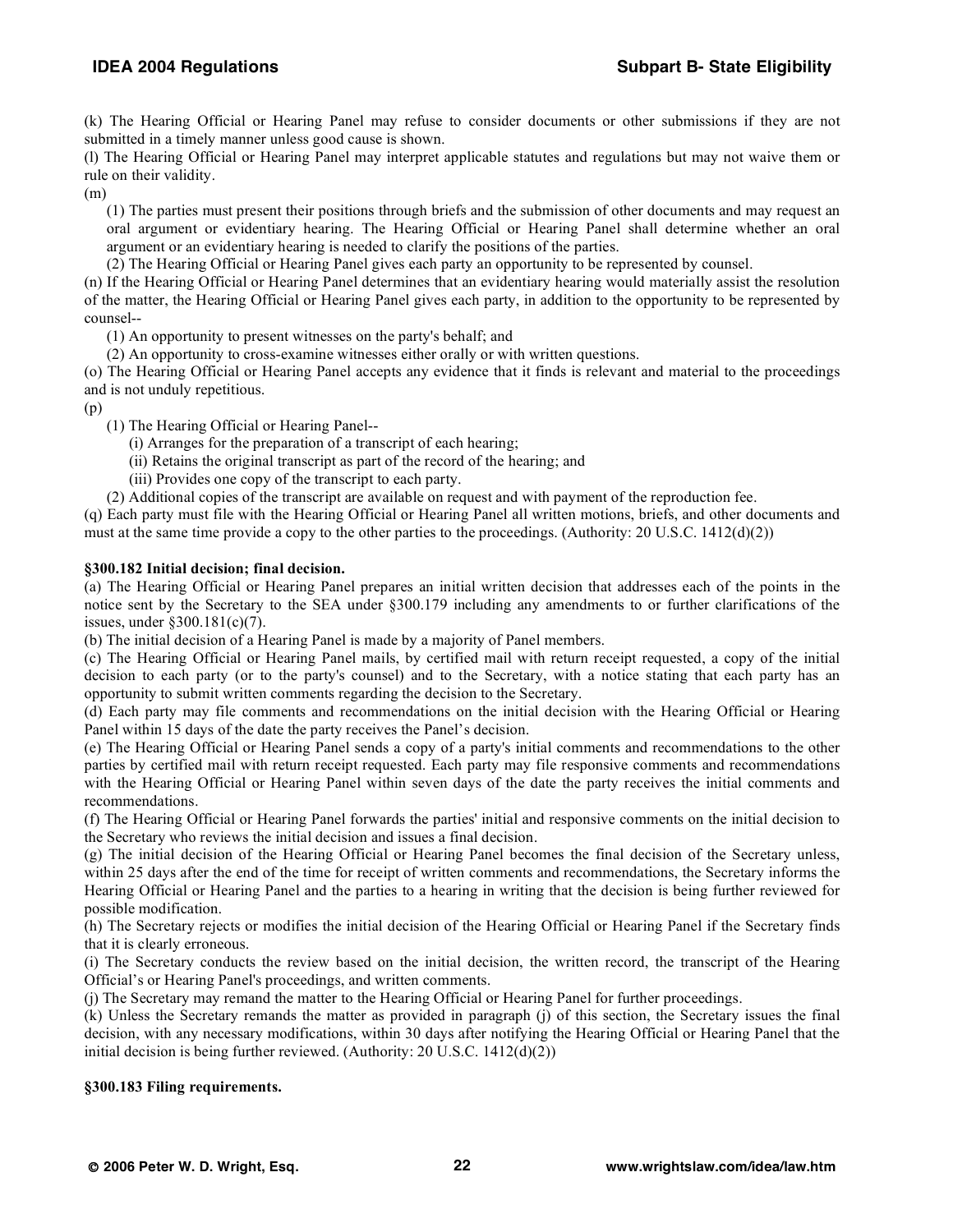(a) Any written submission by a party under §§300.179 through 300.184 must be filed by hand delivery, by mail, or by facsimile transmission. The Secretary discourages the use of facsimile transmission for documents longer than five pages.

(b) The filing date under paragraph (a) of this section is the date the document is--

- (1) Hand-delivered;
- (2) Mailed; or
- (3) Sent by facsimile transmission.

(c) A party filing by facsimile transmission is responsible for confirming that a complete and legible copy of the document was received by the Department.

(d) If a document is filed by facsimile transmission, the Secretary, the Hearing Official, or the Hearing Panel, as applicable, may require the filing of a follow-up hard copy by hand delivery or by mail within a reasonable period of time.

(e) If agreed upon by the parties, service of a document may be made upon the other party by facsimile transmission. (Authority: 20 U.S.C. 1412(d))

**§300.184 Judicial review.** If a State is dissatisfied with the Secretary's final decision with respect to the eligibility of the State under section 612 of the Act, the State may, not later than 60 days after notice of that decision, file with the United States Court of Appeals for the circuit in which that State is located a petition for review of that decision. A copy of the petition must be transmitted by the clerk of the court to the Secretary. The Secretary then files in the court the record of the proceedings upon which the Secretary's decision was based, as provided in 28 U.S.C. 2112. (Authority: 20 U.S.C. 1416(e)(8))

#### **§300.185 [Reserved]**

**§300.186 Assistance under other Federal programs**. Part B of the Act may not be construed to permit a State to reduce medical and other assistance available, or to alter eligibility, under titles V and XIX of the Social Security Act with respect to the provision of FAPE for children with disabilities in the State. (Authority: 20 U.S.C. 1412(e))

## **By-pass for Children in Private Schools**

#### **§300.190 By-pass--general.**

(a) If, on December 2, 1983, the date of enactment of the Education of the Handicapped Act Amendments of 1983, an SEA was prohibited by law from providing for the equitable participation in special programs of children with disabilities enrolled in private elementary schools and secondary schools as required by section  $612(a)(10)(A)$  of the Act, or if the Secretary determines that an SEA, LEA, or other public agency has substantially failed or is unwilling to provide for such equitable participation then the Secretary shall, notwithstanding such provision of law, arrange for the provision of services to these children through arrangements which shall be subject to the requirements of section  $612(a)(10)(A)$  of the Act.

(b) The Secretary waives the requirement of section  $612(a)(10)(A)$  of the Act and of §§300.131 through 300.144 if the Secretary implements a by-pass. (Authority: 20 U.S.C. 1412(f)(1))

#### **§300.191 Provisions for services under a by-pass**.

(a) Before implementing a by-pass, the Secretary consults with appropriate public and private school officials, including SEA officials, in the affected State, and as appropriate, LEA or other public agency officials to consider matters such as--

(1) Any prohibition imposed by State law that results in the need for a by-pass; and

(2) The scope and nature of the services required by private school children with disabilities in the State, and the number of children to be served under the by-pass.

(b) After determining that a by-pass is required, the Secretary arranges for the provision of services to private school children with disabilities in the State, LEA or other public agency in a manner consistent with the requirements of section  $612(a)(10)(A)$  of the Act and §§300.131 through 300.144 by providing services through one or more agreements with appropriate parties.

(c) For any fiscal year that a by-pass is implemented, the Secretary determines the maximum amount to be paid to the providers of services by multiplying--

(1) A per child amount determined by dividing the total amount received by the State under Part B of the Act for the fiscal year by the number of children with disabilities served in the prior year as reported to the Secretary under section 618 of the Act; by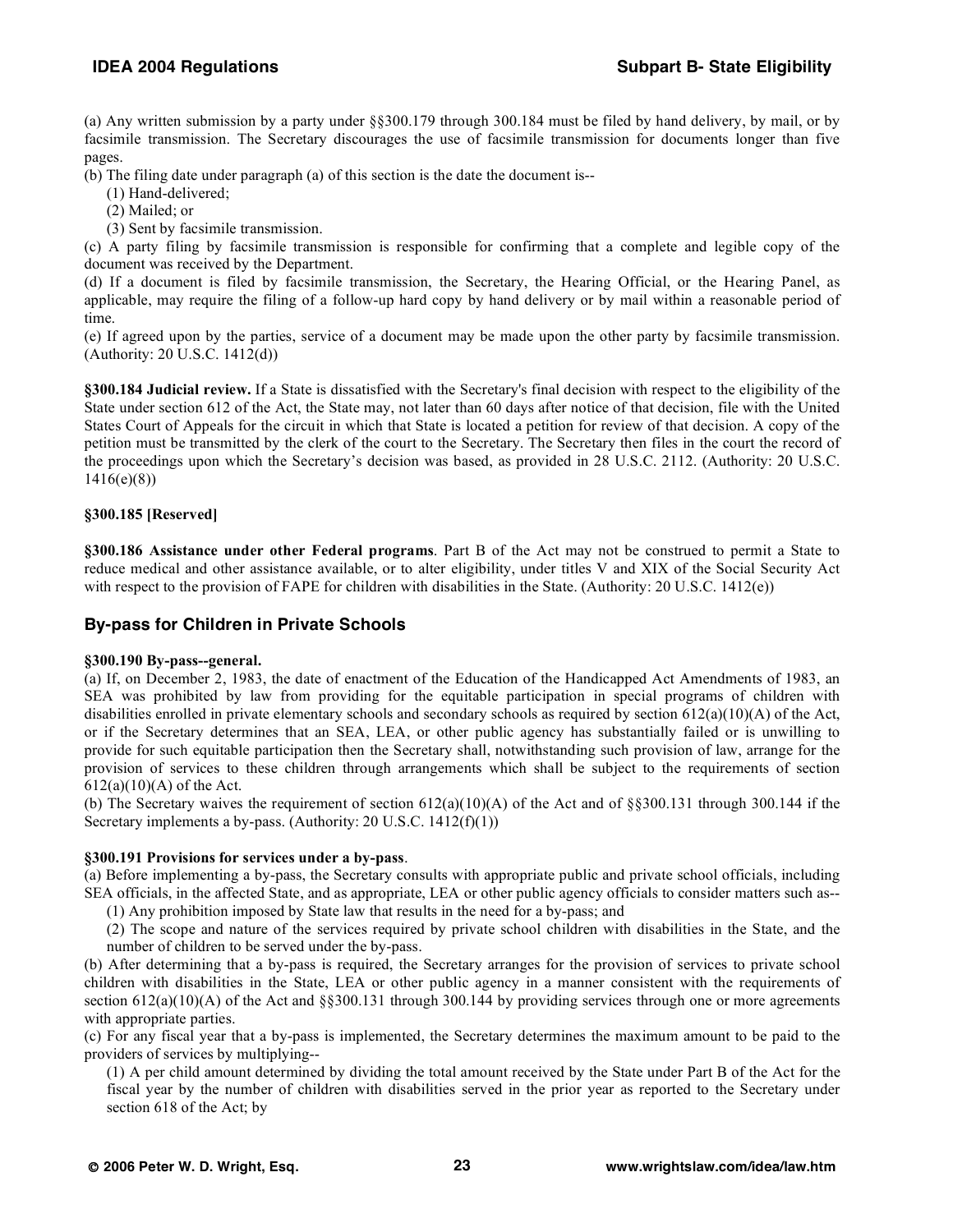(2) The number of private school children with disabilities (as defined in §§300.8(a) and 300.130) in the State, LEA or other public agency, as determined by the Secretary on the basis of the most recent satisfactory data available, which may include an estimate of the number of those children with disabilities.

(d) The Secretary deducts from the State's allocation under Part B of the Act the amount the Secretary determines is necessary to implement a by-pass and pays that amount to the provider of services. The Secretary may withhold this amount from the State's allocation pending final resolution of any investigation or complaint that could result in a determination that a by-pass must be implemented. (Authority: 20 U.S.C. 1412(f)(2))

## **§300.192 Notice of intent to implement a by-pass.**

(a) Before taking any final action to implement a by-pass, the Secretary provides the SEA and, as appropriate, LEA or other public agency with written notice.

(b) In the written notice, the Secretary--

(1) States the reasons for the proposed by-pass in sufficient detail to allow the SEA and, as appropriate, LEA or other public agency to respond; and

(2) Advises the SEA and, as appropriate, LEA or other public agency that it has a specific period of time (at least 45 days) from receipt of the written notice to submit written objections to the proposed by-pass and that it may request in writing the opportunity for a hearing to show cause why a by-pass should not be implemented.

(c) The Secretary sends the notice to the SEA and, as appropriate, LEA or other public agency by certified mail with return receipt requested. (Authority:  $20$  U.S.C.  $1412(f)(3)(A)$ )

**§300.193 Request to show cause.** An SEA, LEA or other public agency in receipt of a notice under §300.192 that seeks an opportunity to show cause why a by-pass should not be implemented must submit a written request for a show cause hearing to the Secretary, within the specified time period in the written notice in §300.192(b)(2). (Authority: 20 U.S.C.  $1412(f)(3)$ 

#### **§300.194 Show cause hearing.**

(a) If a show cause hearing is requested, the Secretary--

(1) Notifies the SEA and affected LEA or other public agency, and other appropriate public and private school officials of the time and place for the hearing;

(2) Designates a person to conduct the show cause hearing. The designee must not have had any responsibility for the matter brought for a hearing; and

(3) Notifies the SEA, LEA or other public agency, and representatives of private schools that they may be represented by legal counsel and submit oral or written evidence and arguments at the hearing.

(b) At the show cause hearing, the designee considers matters such as--

(1) The necessity for implementing a by-pass;

(2) Possible factual errors in the written notice of intent to implement a by-pass; and

(3) The objections raised by public and private school representatives.

(c) The designee may regulate the course of the proceedings and the conduct of parties during the pendency of the proceedings. The designee takes all steps necessary to conduct a fair and impartial proceeding, to avoid delay, and to maintain order.

(d) The designee has no authority to require or conduct discovery.

(e) The designee may interpret applicable statutes and regulations, but may not waive them or rule on their validity.

(f) The designee arranges for the preparation, retention, and, if appropriate, dissemination of the record of the hearing.

(g) Within 10 days after the hearing, the designee--

(1) Indicates that a decision will be issued on the basis of the existing record; or

(2) Requests further information from the SEA, LEA, other public agency, representatives of private schools or Department officials. (Authority: 20 U.S.C. 1412(f)(3))

#### **§300.195 Decision.**

(a) The designee who conducts the show cause hearing--

(1) Within 120 days after the record of a show cause hearing is closed, issues a written decision that includes a statement of findings; and

(2) Submits a copy of the decision to the Secretary and sends a copy to each party by certified mail with return receipt requested.

(b) Each party may submit comments and recommendations on the designee's decision to the Secretary within 30 days of the date the party receives the designee's decision.